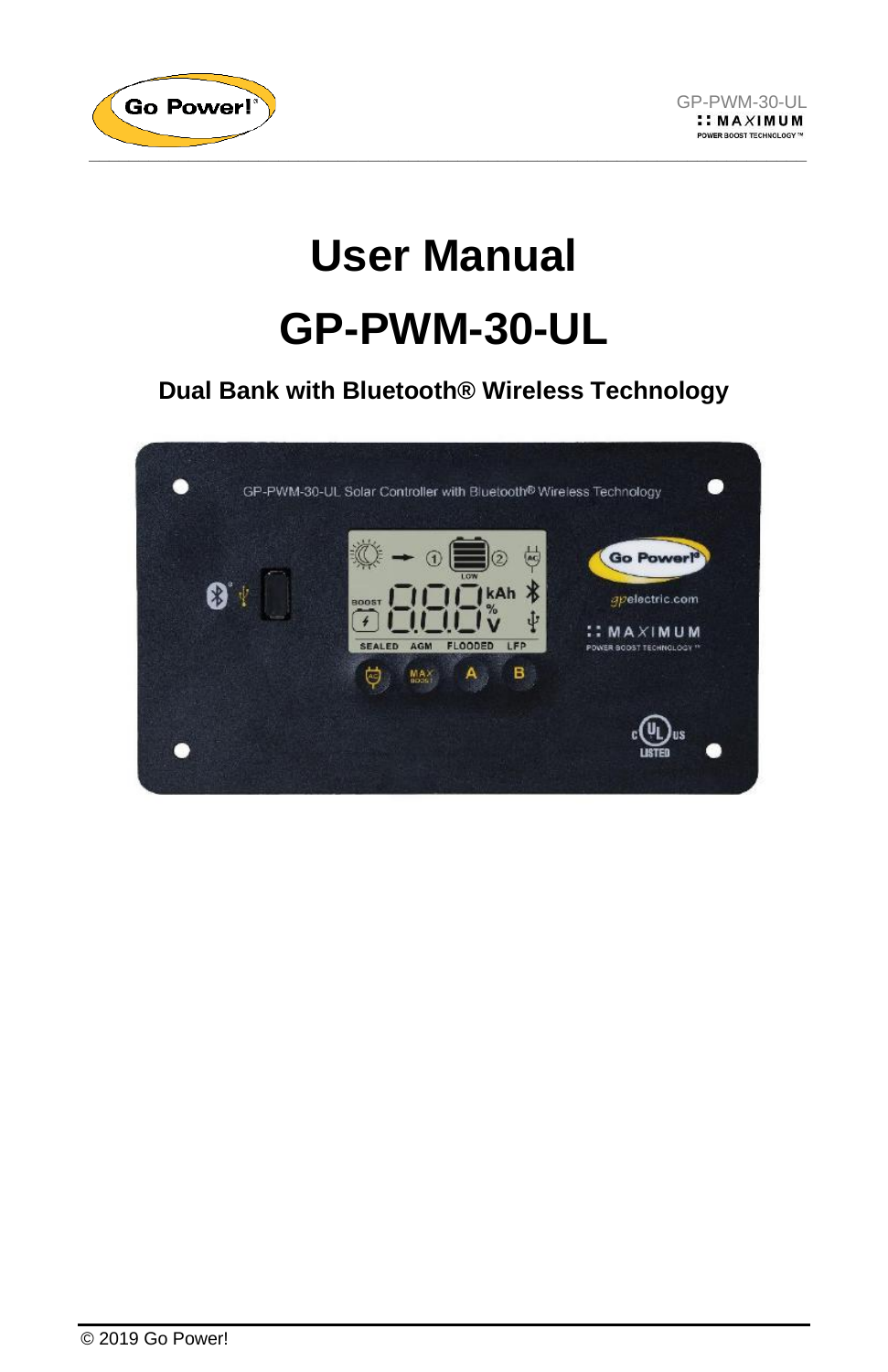## **Contents**

| 1.0 | <b>Installation Overview</b> |                                                                    | 4              |
|-----|------------------------------|--------------------------------------------------------------------|----------------|
|     | 1.1                          | <b>Introduction</b>                                                | $\overline{4}$ |
|     | 1.2                          | System Voltage and Current                                         | $\overline{4}$ |
|     | 1.3                          | <b>Battery Type</b>                                                | $\overline{4}$ |
|     | $1.4\,$                      | Low Voltage Disconnect Function (USB Port, Inverter Remote Signal) | $\overline{4}$ |
|     | 1.5                          | Bluetooth® Wireless Technology                                     | 5              |
|     | 1.6                          | Regulatory Information                                             | 5              |
|     | 1.7                          | Specifications                                                     | 5              |
| 2.0 |                              | <b>IMPORTANT SAFETY INSTRUCTIONS</b>                               | 7              |
| 3.0 |                              | <b>Tools and Materials Needed</b>                                  | 9              |
| 4.0 |                              | Choosing a Location                                                | 9              |
| 5.0 | 9<br>Choosing a Battery      |                                                                    |                |
| 6.0 |                              | Installation Instructions                                          | 10             |
| 7.0 |                              | <b>Wiring Diagram</b>                                              | 12             |
|     | 7.1                          | Charging Only One Battery                                          | 13             |
|     | 7.2                          | Charging Two Batteries                                             | 13             |
| 8.0 |                              | <b>Operating Instructions</b>                                      | 14             |
|     | 8.1                          | Power Up                                                           | 14             |
|     | 8.2                          | Setting the Battery Type and Charging Profile                      | 15             |
|     | 8.3                          | <b>Battery Charging Profile Chart</b>                              | 16             |
|     | 8.4                          | Maximum Power Boost Technology™                                    | 17             |
|     | 8.5                          | Viewing the Controller Display Information                         | 17             |
|     | 8.6                          | Resetting the Ampere Hours Charged                                 | 19             |
|     | 8.7                          | Errors                                                             | 20             |

 $\_$  , and the set of the set of the set of the set of the set of the set of the set of the set of the set of the set of the set of the set of the set of the set of the set of the set of the set of the set of the set of th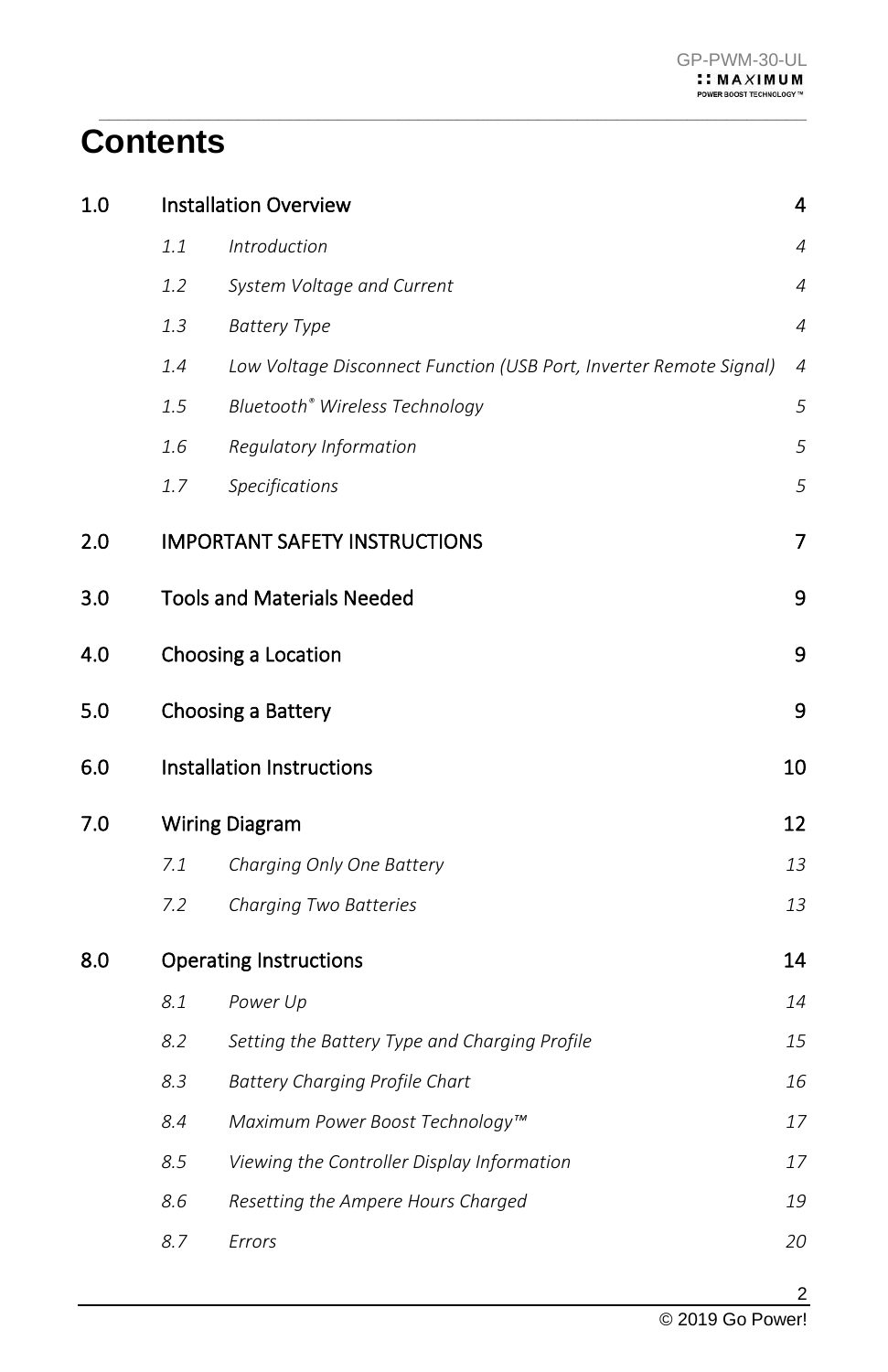| 9.0  |                                   | <b>Display Symbols</b>                           |    |
|------|-----------------------------------|--------------------------------------------------|----|
| 10.0 |                                   | Inverter Control (on/off)                        | 23 |
| 11.0 |                                   | <b>USB Charging</b>                              |    |
| 12.0 |                                   | <b>Bluetooth<sup>®</sup></b> Wireless Technology | 25 |
|      | 12.1                              | Pairing                                          | 25 |
|      | 12.2                              | App Settings                                     | 27 |
|      | 12.3                              | General Info                                     | 27 |
| 13.0 | Frequently Asked Questions (FAQs) |                                                  | 28 |
| 14.0 |                                   | <b>Troubleshooting Problems</b>                  | 30 |
|      | 14.1                              | Problems with the Display                        | 30 |
|      | 14.2                              | Problems with Voltage                            | 31 |
|      | 14.3                              | Problems with Current                            | 31 |
| 15.0 |                                   | <b>Limited Warranty</b>                          | 34 |
|      | 15.1                              | Repair and Return Information                    | 34 |
| 16.0 | <b>Installation Template</b>      |                                                  | 34 |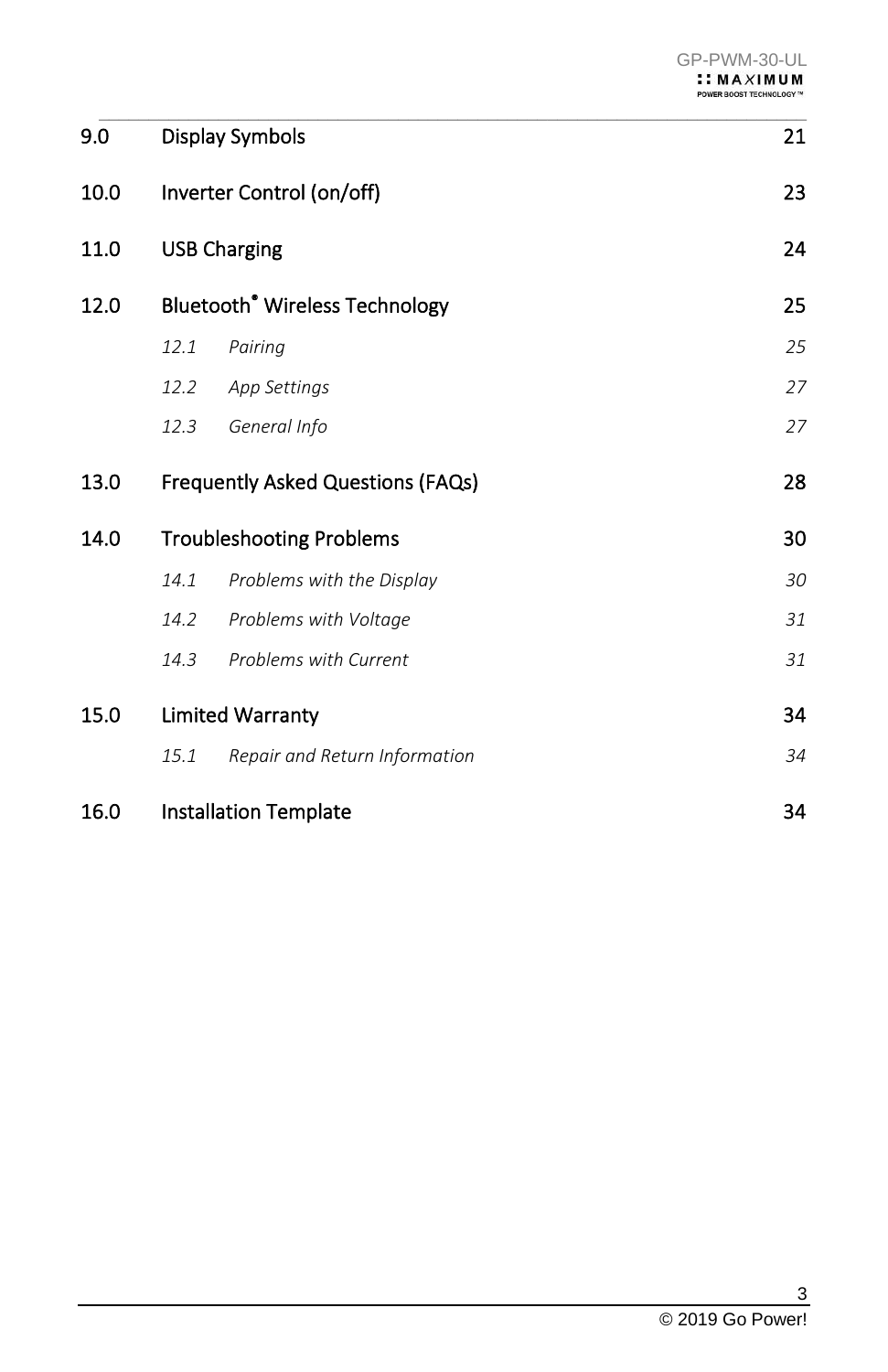### <span id="page-3-0"></span> $\_$  , and the set of the set of the set of the set of the set of the set of the set of the set of the set of the set of the set of the set of the set of the set of the set of the set of the set of the set of the set of th **1.0 Installation Overview**

### <span id="page-3-1"></span>**1.1** *Introduction*

A Solar Controller (or Charge Controller / Regulator) is an essential component of your photovoltaic solar system. The Controller maintains the life of the battery by protecting it from overcharging. When your battery has reached a 100% state of charge, the Controller prevents overcharging by limiting the current flowing into the batteries from your solar array.

The GP-PWM-30-UL uses Pulse Width Modulation (PWM) technology and a unique four stage charging system that includes an optional equalize setting to charge and protect your battery bank. The GP-PWM-30-UL features an LCD digital display that shows the charge current of the solar array, system battery voltage and battery state of charge. The GP-PWM-30-UL also features Maximum Power Boost Technology™ for manual bulk and absorption charge at any stage of the charge cycle.

### <span id="page-3-2"></span>**1.2** *System Voltage and Current*

GP-PWM-30-UL is intended for use at 12 VDC system voltage and is rated for a maximum continuous DC input current of 37.5A and input voltage of 35VDC.

Per National Electrical Code (NEC) article 690.7 and 690.8, PV module nameplate ratings must be multiplied by required values (typically 1.25 for both voltage and current) to obtain the maximum voltage and continuous current available from the module.

Applying NEC factors, the maximum allowable nameplate PV Panel rated Isc is 30A (30A x 1.25 = 37.5A), and the maximum voltage, Voc is 28VDC (28VDC x  $1.25 = 35VDC$ ).

The voltage and current ratings of all equipment connected to PV panels must be capable of accepting the voltage and current levels available from PV panels installed in the field.

### <span id="page-3-3"></span>**1.3** *Battery Type*

The GP-PWM-30-UL is suitable for use with lead acid batteries (vented, GEL, or AGM type) as well as some lithium iron phosphate (LiFePO4) batteries that are supplied with a Battery Management System (BMS).

### <span id="page-3-4"></span>**1.4** *Low Voltage Disconnect Function (USB Port, Inverter Remote Signal)*

To protect the battery against over-discharge this function automatically switches off the USB output port when Battery 1 voltage is lower than 11.0 VDC. If a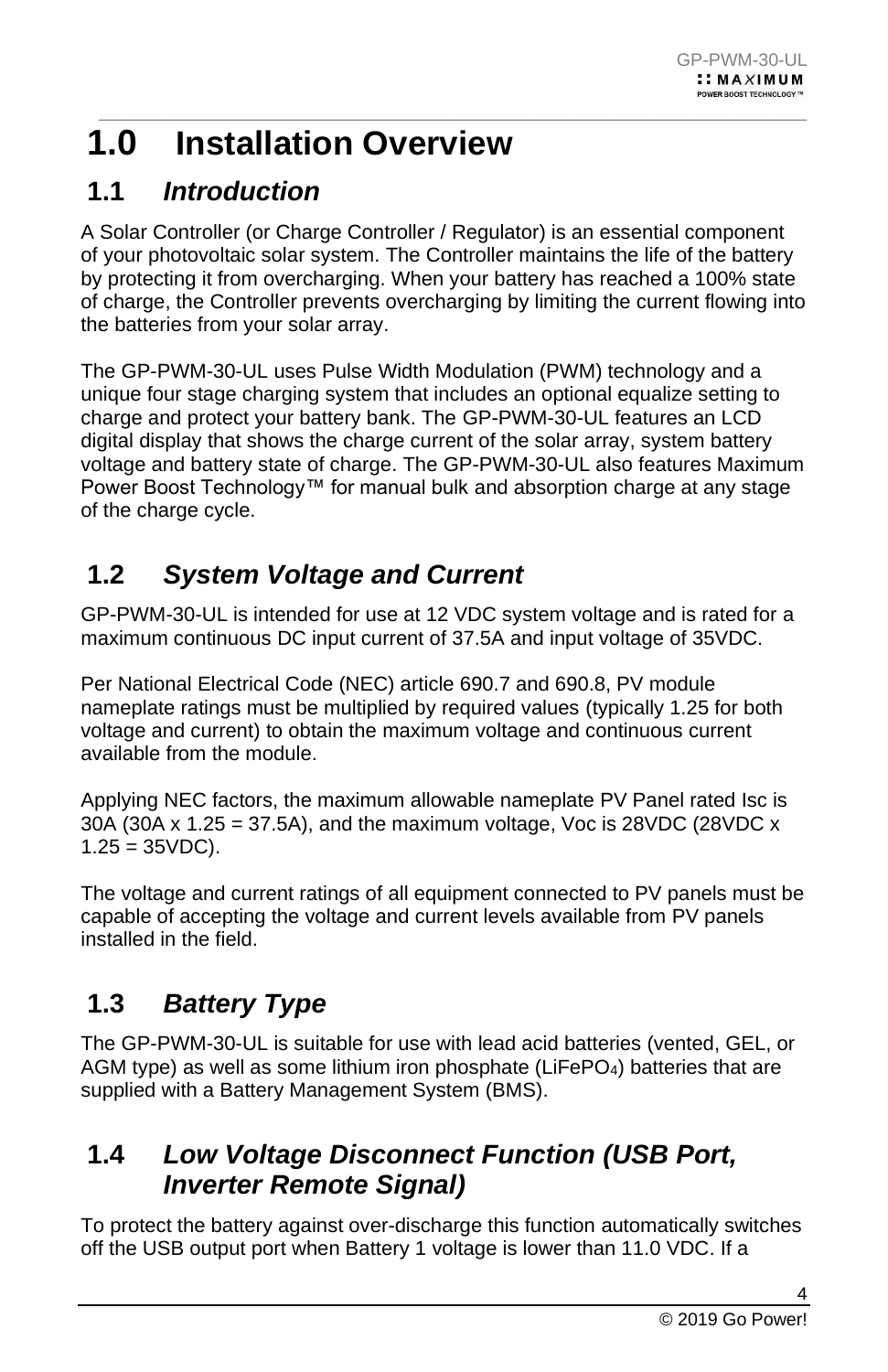compatible inverter is connected and set to remote mode, the controller will also switch off the inverter. This will occur with a delay of 2 to 3 minutes.

 $\_$  , and the set of the set of the set of the set of the set of the set of the set of the set of the set of the set of the set of the set of the set of the set of the set of the set of the set of the set of the set of th

As soon as Battery 1 reaches a voltage of 12.2 VDC (for LFP) or 12.8 VDC (for SEALED, AGM, or FLOODED) the USB output port is switched on again. If a compatible inverter is connected and in remote mode, it will also be switched on again.

### <span id="page-4-0"></span>**1.5** *Bluetooth® Wireless Technology*

The latest versions of GP-PWM-30-UL have integrated Bluetooth® Low Energy wireless technology ready to be paired to your mobile device using the Go Power! Connect app available for download from the App Store and Play Store.

### <span id="page-4-1"></span>**1.6** *Regulatory Information*



PHOTOVOLTAIC CHARGE CONTROLLER FOR USE IN LAND VEHICLES NO. E500409

### <span id="page-4-2"></span>**1.7** *Specifications*

| <b>Description</b>                                                          | Value            | Dimensions (H x W x D):<br>108 x 190 x 35 mm                              |  |
|-----------------------------------------------------------------------------|------------------|---------------------------------------------------------------------------|--|
| Model                                                                       | GP-PWM-30-UL     | 4.25 x 7.48 x 1.38 in                                                     |  |
| Nominal System Voltage                                                      | 12 VDC           | Weight: 300g / 10.6 oz                                                    |  |
| Charging Output Voltage<br>Range Battery 1                                  | $9.0 - 14.9$ VDC | Maximum Wire Gauge:<br>#4 AWG                                             |  |
| <b>Charging Output Voltage</b><br>Range Battery 2                           | $9.0 - 14.9$ VDC | Warranty: 5 years                                                         |  |
| Maximum Charge Current<br>Battery 1                                         | 37.5A            | • PWM Charging                                                            |  |
| Maximum Charge Current<br>Battery 2                                         | 37.5A            | • 3 Battery Charging<br>profiles                                          |  |
| Maximum DC Input Voltage                                                    | 35.0 VDC         | • 4 Stage Charging                                                        |  |
| Range of DC Input Voltage                                                   | $9.0 - 35.0$ VDC | Monthly Equalize                                                          |  |
| Maximum DC Input<br><b>Operating Current</b>                                | 37.5 A           | option                                                                    |  |
| Maximum DC Short Circuit<br>Current                                         | 37.5 A           | Displays Charging<br>$\bullet$<br>Current, Battery<br>Voltage and Battery |  |
| Max. Series Fuse or Circuit.<br><b>Breaker</b><br>Solar/Battery 1/Battery 2 | 50 A             | State of Charge<br>• Reverse Polarity<br>protected                        |  |
| <b>Operating Consumption</b><br>(Display backlight on)                      | 15mA             |                                                                           |  |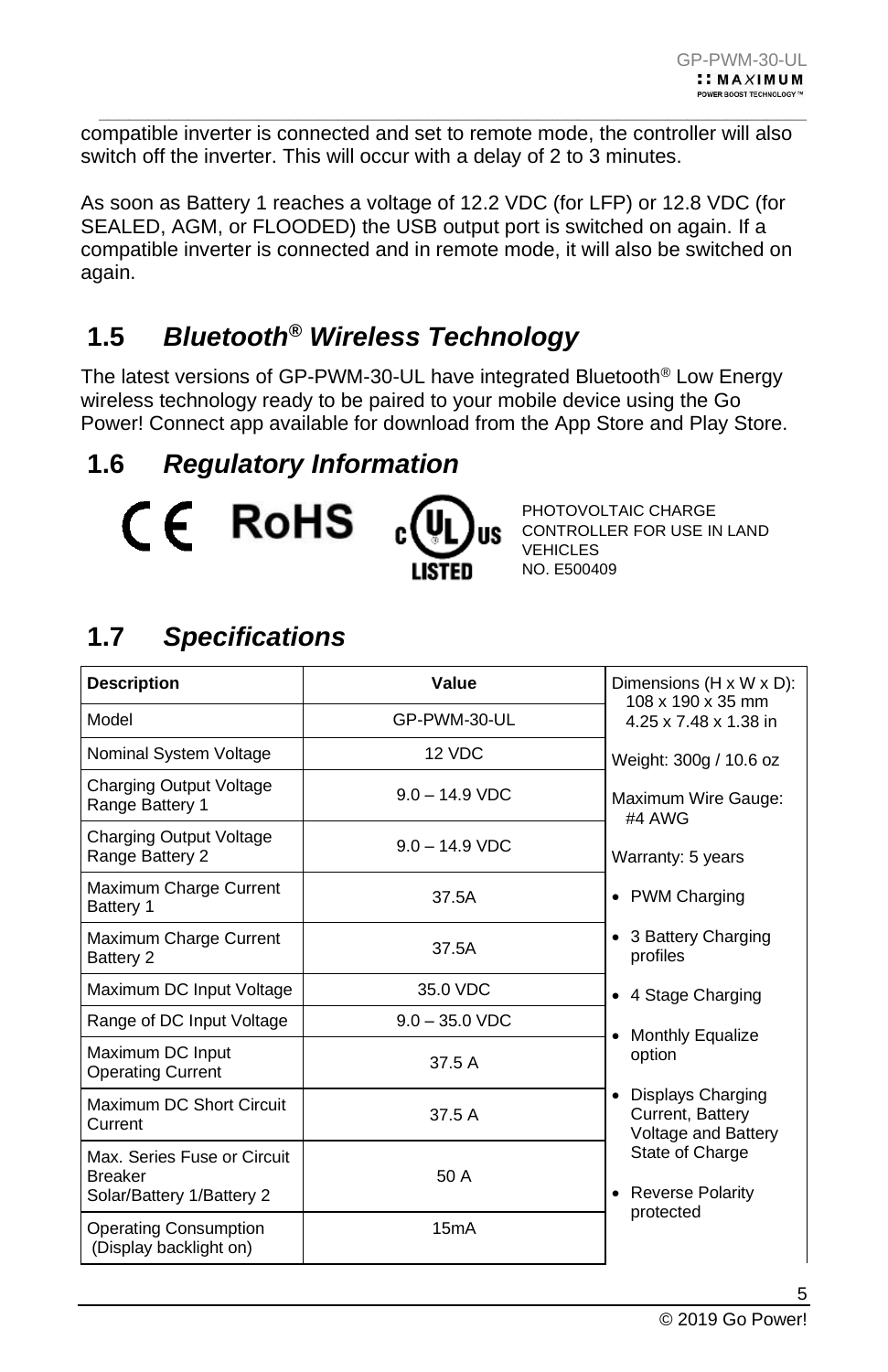| <b>Operating Consumption</b><br>(Display backlight off)          | 6mA                                                                                                                                       | • Temperature<br>Compensated        |                                                                                        |
|------------------------------------------------------------------|-------------------------------------------------------------------------------------------------------------------------------------------|-------------------------------------|----------------------------------------------------------------------------------------|
| <b>Battery Types Supported</b>                                   | Vented and Sealed (GEL, AGM etc.)<br><b>Lead Acid</b><br>Lithium Iron Phosphate (LFP or<br>$LiFePO4$ )                                    |                                     | • RoHS Compliant,<br>environmentally safe<br>• Accepts up to 500                       |
| <b>Bulk/Absorption Voltage</b><br>(Sealed/Gel, AGM,<br>Flooded)  | 14.1/14.4/14.4V (25°C / 77°F),<br>30min / Day<br>or 2hr if battery voltage < 12.3V                                                        |                                     | watts of solar at 12<br>volts<br>Maximum Power<br>$\bullet$<br><b>Boost Technology</b> |
| <b>Absorption Voltage</b><br>(LiFePO <sub>4</sub> )              | 14.4V<br>30min / day                                                                                                                      |                                     |                                                                                        |
| Float Voltage<br>(Sealed/Gel, AGM,<br>Flooded)                   |                                                                                                                                           | 13.7V (25°C / 77°F)                 |                                                                                        |
| Float Voltage<br>(LiFePO <sub>4</sub> )                          |                                                                                                                                           | 14.0V                               |                                                                                        |
| <b>Equalization Voltage</b><br>(Flooded only)                    | 14.9V (25°C / 77°F),<br>2h / 28 Days<br>or if battery voltage $<$ 12.1V                                                                   |                                     |                                                                                        |
| Temperature Compensation<br>(Sealed/Gel, AGM, Flooded<br>only)   | - 24mV/ºC / 13mV/ºF                                                                                                                       |                                     |                                                                                        |
| USB charger                                                      |                                                                                                                                           | 5V, 800mA                           |                                                                                        |
| Low Voltage Disconnect<br>(USB, Inverter off signal)             | 11.0 VDC after 2 to 3 minutes,<br>Reconnects once battery reaches:<br>12.8V for Sealed/Gel, AGM, Flooded<br>12.2V for LiFePO <sub>4</sub> |                                     |                                                                                        |
| <b>Operating Temperature</b><br>Display Operating<br>Temperature | - 40 to 60°C / - 40 to 140°F<br>- 10 to 55°C / 14 to 131°F                                                                                |                                     |                                                                                        |
| <b>Charge Current De-Rating</b>                                  | Internal Temp.                                                                                                                            | Max Charge<br><b>Output Current</b> |                                                                                        |
| (Based on internal<br>temperature of the                         | <80°C/176°F                                                                                                                               | 37.5A                               |                                                                                        |
| controller)                                                      | 80°C/176°F                                                                                                                                | 22.5A                               |                                                                                        |
|                                                                  | 81°C/177.8°F                                                                                                                              | 15A                                 |                                                                                        |
|                                                                  | 82°C/179.6°F                                                                                                                              | 7.5A                                |                                                                                        |
|                                                                  | >82°C/179.6°F<br>0A                                                                                                                       |                                     |                                                                                        |
| Humidity                                                         | 99% N.C.                                                                                                                                  |                                     |                                                                                        |
| Protection                                                       | Battery Reverse Polarity, Solar Array<br>Reverse Polarity, Over Temperature,<br>PV Short Circuit, Over Current                            |                                     |                                                                                        |
| Communication                                                    | Bluetooth <sup>®</sup><br>(Use with Go Power! Connect app)                                                                                |                                     |                                                                                        |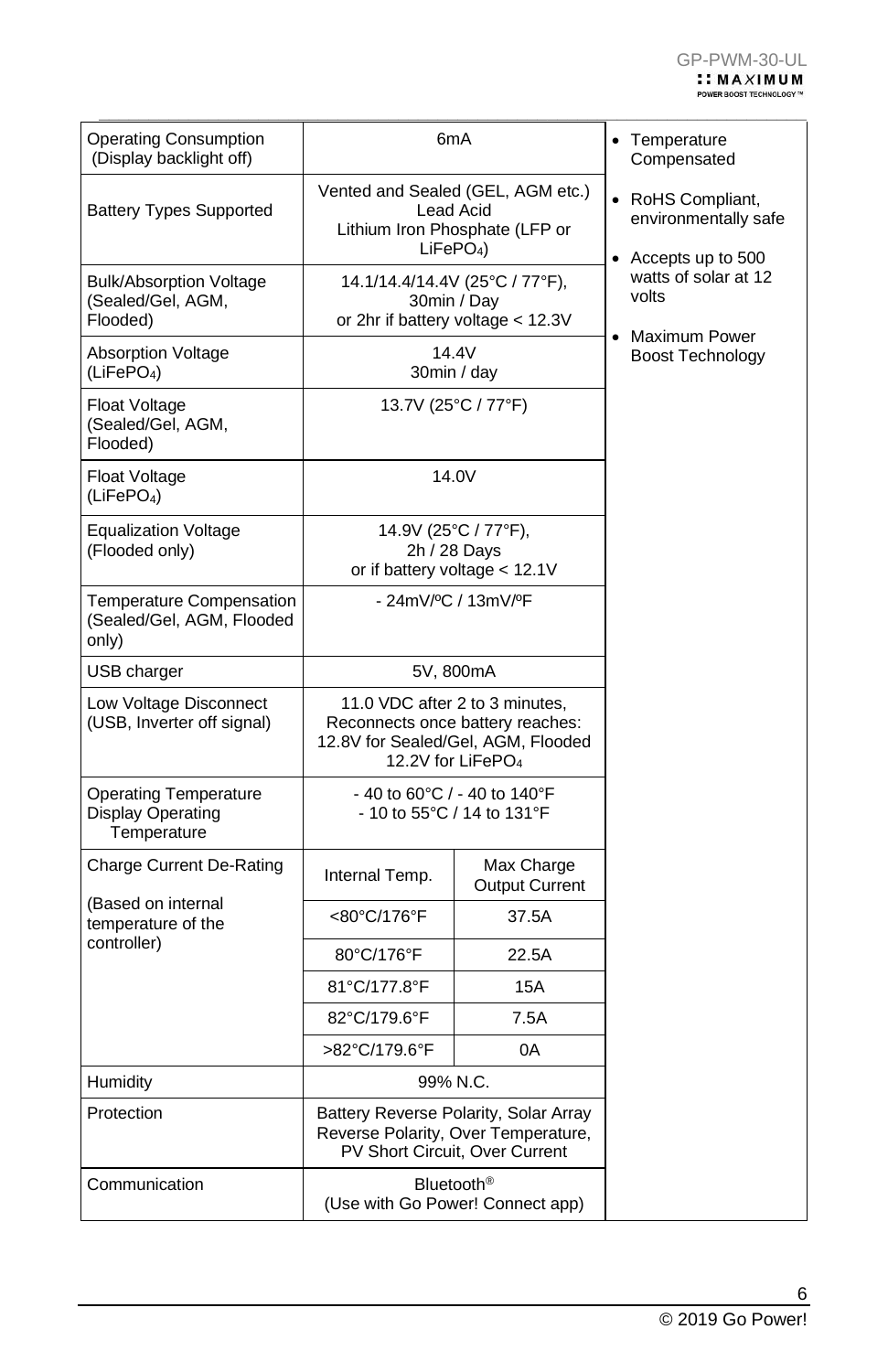## <span id="page-6-0"></span>**2.0 IMPORTANT SAFETY INSTRUCTIONS SAVE THESE INSTRUCTIONS**

 $\_$  , and the set of the set of the set of the set of the set of the set of the set of the set of the set of the set of the set of the set of the set of the set of the set of the set of the set of the set of the set of th

### THIS MANUAL CONTAINS IMPORTANT INSTRUCTIONS FOR MODEL GP-PWM-30-UL THAT SHOULD BE FOLLOWED DURING INSTALLATION AND MAINTENANCE OF THE CHARGE CONTROLLER.

| <b>Disconnect all</b><br>power sources                   | Electricity can be very dangerous. Installation<br>should be performed only by a licensed<br>electrician or qualified personnel.                                                                                                                                                                                                                                                                                                                             |
|----------------------------------------------------------|--------------------------------------------------------------------------------------------------------------------------------------------------------------------------------------------------------------------------------------------------------------------------------------------------------------------------------------------------------------------------------------------------------------------------------------------------------------|
| <b>Battery and wiring</b><br>safety                      | Observe all safety precautions of the battery<br>manufacturer when handling or working<br>around batteries. When charging, batteries<br>produce hydrogen gas, which is highly<br>explosive.                                                                                                                                                                                                                                                                  |
| <b>Wiring connections</b>                                | Ensure all connections are tight and secure.<br>Loose connections may generate sparks and<br>heat. Be sure to check connections one week<br>after installation to ensure they are still tight.                                                                                                                                                                                                                                                               |
| <b>Work safely</b>                                       | Wear protective eyewear and appropriate<br>clothing during installation. Use extreme<br>caution when working with electricity and<br>when handling and working around batteries.                                                                                                                                                                                                                                                                             |
| <b>Observe correct</b><br>polarity                       | Reverse polarity of the Battery 1 terminals will<br>cause the controller to give a warning tone.<br>Reverse connection of Battery 2 terminals will<br>not cause an alarm. However, the controller<br>will not charge or display information for<br>Battery 2 on the LCD. The controller will not<br>function unless Battery 1 terminals are<br>connected to a battery with proper polarity.<br>Failure to correct this fault could damage the<br>controller. |
| Do not exceed the<br>GP-PWM-30-UL<br>max current ratings | The maximum current of the solar system is<br>the sum of parallel-connected PV module-<br>rated short circuit Currents (Isc) multiplied by<br>1.25. The resulting system current is not to<br>exceed 37.5A. If your solar system exceeds<br>this value, contact your dealer for a suitable<br>controller alternative.                                                                                                                                        |
| Do not exceed the<br>GP-PWM-30-UL<br>max voltage ratings | The maximum voltage of the array is the sum<br>of the PV module–rated open-circuit voltage of<br>the series connected modules multiplied by<br>1.25 (or by a value from NEC 690.7 provided<br>in Table 690.7 A). The resulting voltage is not<br>to exceed 35V. If your solar system exceeds<br>this value, contact your dealer for a suitable<br>controller alternative.                                                                                    |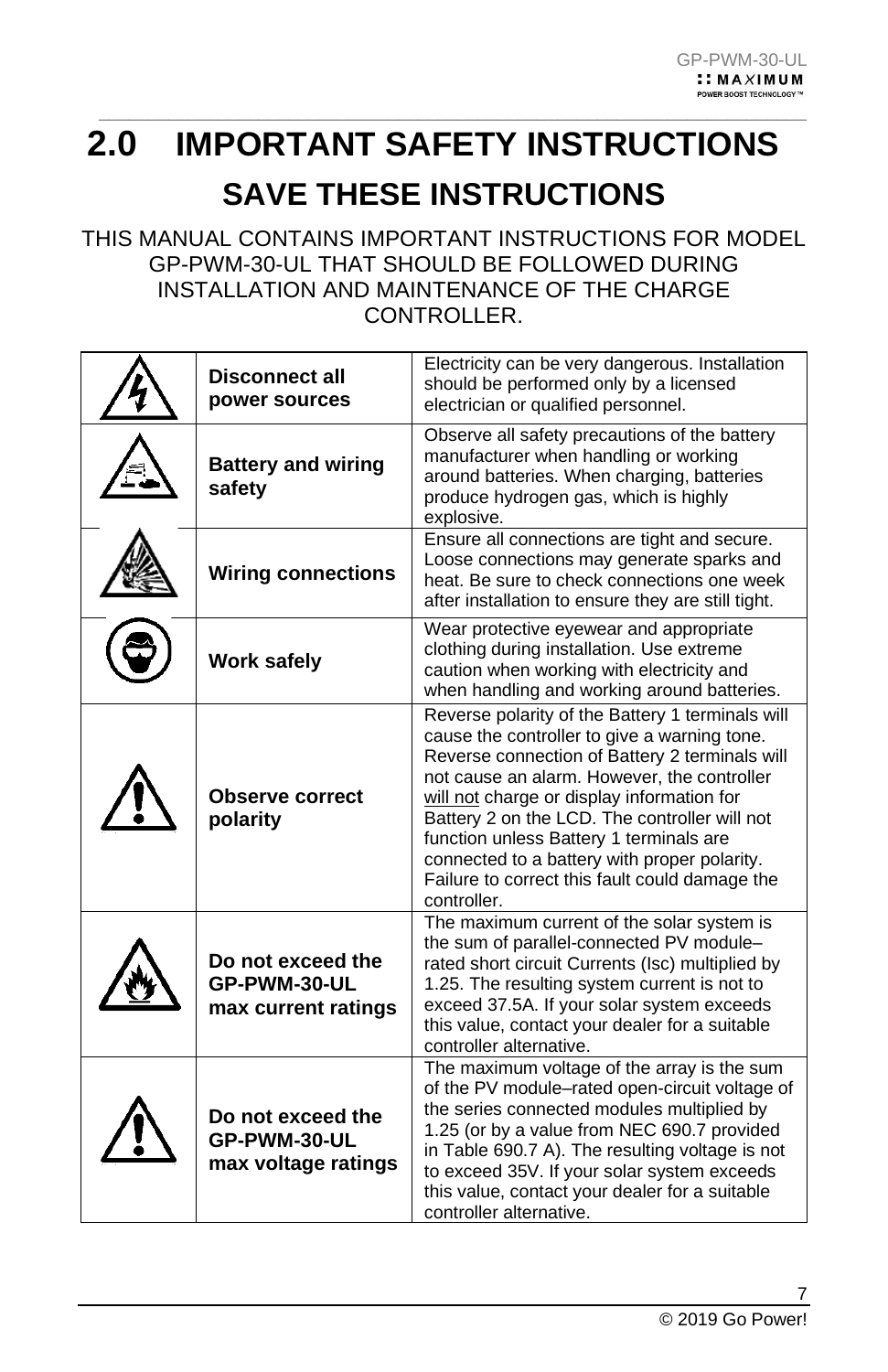### $\_$  , and the set of the set of the set of the set of the set of the set of the set of the set of the set of the set of the set of the set of the set of the set of the set of the set of the set of the set of the set of th **IMPORTANTES INSTRUCTIONS DE SECURITE CONSERVEZ CES INSTRUCTIONS**

CE MANUAL CONTIENT DES INSTRUCTIONS IMPORTANTES POUR LE MODÈLE GP-PWM-30-UL QUI DOIVENT ÊTRE SUIVIES PENDANT L'INSTALLATION ET L'ENTRETIEN DU GP-PWM-30-UL.

| <b>Débranchez</b>                                                              | L'électricité peut être très dangereuse.                                                                                                                                                                                                                                                                                                                                                                                                                                                                      |
|--------------------------------------------------------------------------------|---------------------------------------------------------------------------------------------------------------------------------------------------------------------------------------------------------------------------------------------------------------------------------------------------------------------------------------------------------------------------------------------------------------------------------------------------------------------------------------------------------------|
|                                                                                | L'installation ne doit être effectuée que par un                                                                                                                                                                                                                                                                                                                                                                                                                                                              |
| toutes les                                                                     |                                                                                                                                                                                                                                                                                                                                                                                                                                                                                                               |
| sources d'énergie                                                              | électricien agréé ou du personnel qualifié.                                                                                                                                                                                                                                                                                                                                                                                                                                                                   |
| Sécurité de la<br>batterie et du<br>câblage                                    | Respectez toutes les consignes de sécurité du<br>fabricant de la batterie lorsque vous manipulez<br>des batteries ou que vous travaillez à proximité<br>de celles-ci. Lors de leur chargement, les<br>batteries produisent de l'hydrogène gazeux<br>hautement explosif.                                                                                                                                                                                                                                       |
| <b>Branchements de</b><br>câblage                                              | Assurez-vous que tous les branchements sont<br>serrés et sûrs. Des branchements lâches<br>peuvent produire des étincelles et de la chaleur.<br>Vérifiez tous les branchements une semaine<br>après l'installation pour vous assurer qu'ils sont<br>toujours serrés.                                                                                                                                                                                                                                           |
| <b>Travaillez en</b><br>toute sécurité                                         | Lors de l'installation, portez des lunettes de<br>protection et des vêtements adaptés. Faites<br>preuve d'une grande prudence lorsque vous<br>travaillez avec du matériel électrique et lorsque<br>vous manipulez des batteries ou que vous<br>travaillez à proximité de celles-ci.                                                                                                                                                                                                                           |
| Respectez la<br>polarité correcte                                              | Une polarité inversée des bornes de la batterie 1<br>provoquera un signal sonore du régulateur. Une<br>polarité inversée de la batterie 2 ne provoquera<br>pas d'alarme. Cependant, le régulateur ne<br>chargera pas et n'affichera pas d'informations<br>relatives à la batterie 2 sur l'écran CL. Le<br>régulateur ne fonctionnera que si ses bornes<br>batterie 1 sont connectées à une batterie avec la<br>polarité appropriée. Si ce défaut n'est pas<br>corrigé, le régulateur risque d'être endommagé. |
| Ne dépassez pas<br>le courant<br>nominal<br>maximum du GP-<br><b>PWM-30-UL</b> | Le courant maximum du système solaire est la<br>somme des courants de court-circuit (Isc) des<br>modules PV connectés en parallèle, multipliée<br>par 1,25. Le courant du système qui en résulte<br>ne doit pas excéder 37,5 A. Si votre système<br>solaire dépasse cette valeur, veuillez contacter<br>votre revendeur pour obtenir un régulateur plus<br>approprié.                                                                                                                                         |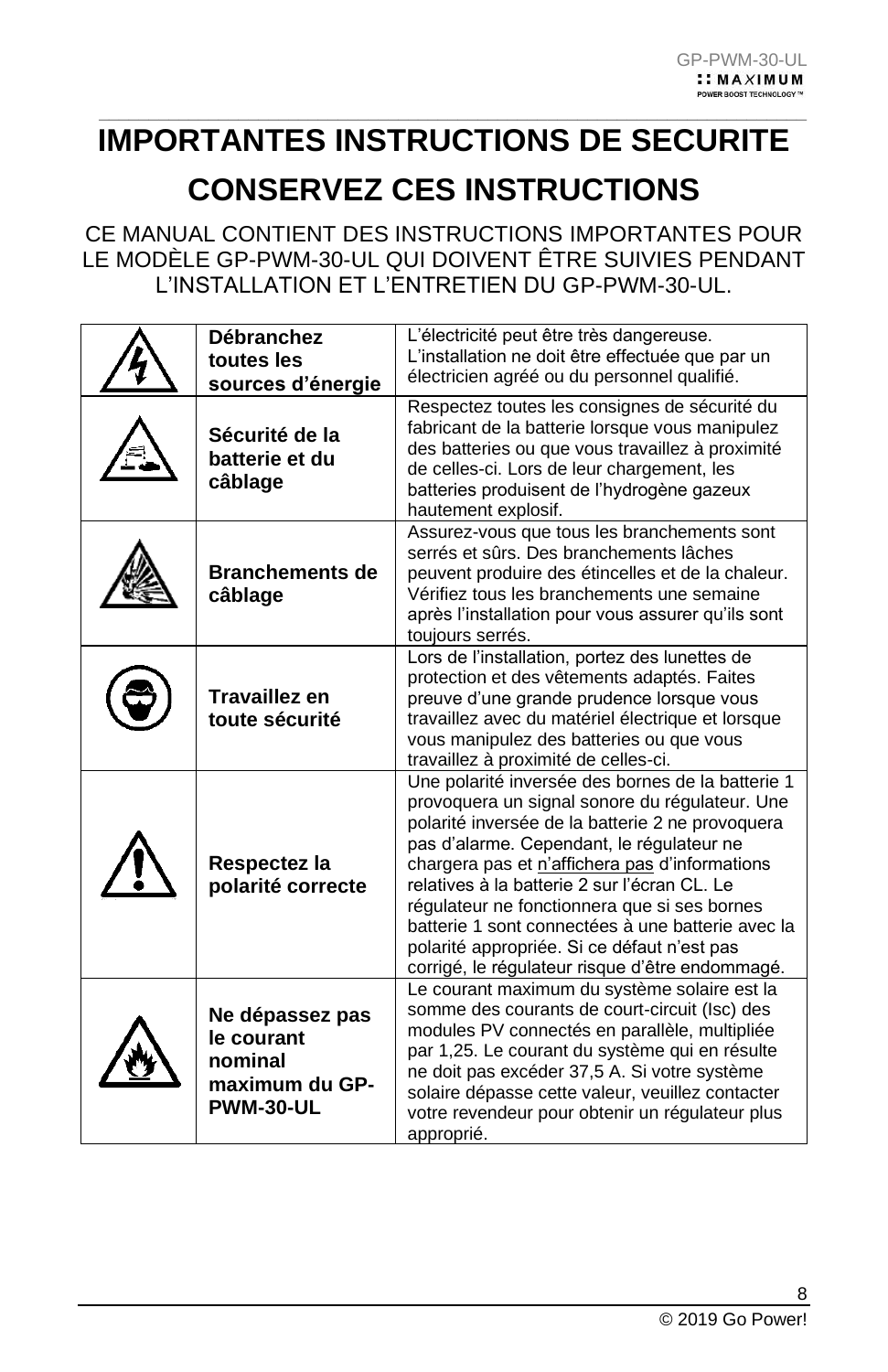|  | Ne dépassez pas<br>la tension<br>nominale<br>maximum du GP-<br><b>PWM-30-UL</b> | La tension maximum des panneaux est la<br>somme de la tension à vide du module PV des<br>modules connectés en série, multipliée par 1,25<br>(ou par une valeur de l'article 690.7 du Code<br>National Électrique fournie dans le tableau 690.7<br>A). La tension qui en résulte ne doit pas excéder<br>35 V. Si votre système solaire dépasse cette<br>valeur, veuillez contacter votre revendeur pour<br>obtenir un régulateur plus approprié. |
|--|---------------------------------------------------------------------------------|-------------------------------------------------------------------------------------------------------------------------------------------------------------------------------------------------------------------------------------------------------------------------------------------------------------------------------------------------------------------------------------------------------------------------------------------------|
|--|---------------------------------------------------------------------------------|-------------------------------------------------------------------------------------------------------------------------------------------------------------------------------------------------------------------------------------------------------------------------------------------------------------------------------------------------------------------------------------------------------------------------------------------------|

 $\_$  , and the set of the set of the set of the set of the set of the set of the set of the set of the set of the set of the set of the set of the set of the set of the set of the set of the set of the set of the set of th

## <span id="page-8-0"></span>**3.0 Tools and Materials Needed**

- Flathead Screwdriver (for wire terminals)
- Philips Screwdriver (for mounting screws)



If the GP-PWM-30-UL Controller was purchased with a Go Power! RV Solar Power Kit, then UV resistant wire is included. For instructions regarding the Go Power! RV Solar Power Kit

<span id="page-8-1"></span>installation, please refer to the Installation Guide provided with the Kit.

## **4.0 Choosing a Location**

The GP-PWM-30-UL is designed to be mounted flush against a wall, out of the way but easily visible.

The GP-PWM-30-UL should be:

- Mounted as close to battery bank 1 as possible
- Mounted on a vertical surface to optimize cooling of the unit
- Indoors, protected from the weather

In an RV, the most common controller location is above the refrigerator. The wire from the solar array most commonly enters the RV through the fridge vent on the roof or by using the Go Power! Cable Entry Plate (sold separately) that allows installers to run wires through any part of the roof. PV connections should connect directly to the controller. Positive and negative battery connections must connect directly from the controller to the batteries. Use of a positive or negative distribution bus is allowed between the controller and battery as long as it is properly sized, electrically safe and an adequate wire size is maintained.

## <span id="page-8-2"></span>**5.0 Choosing a Battery**

The GP-PWM-30-UL is suitable for use with lead acid batteries (vented, GEL, or AGM type) as well as some lithium iron phosphate ( $L$ iFePO<sub>4</sub>) batteries that are supplied with a Battery Management System (BMS). If using lithium ion, it must be lithium iron phosphate (LiFePO<sub>4</sub>) chemistry with a BMS. No other chemistries are compatible.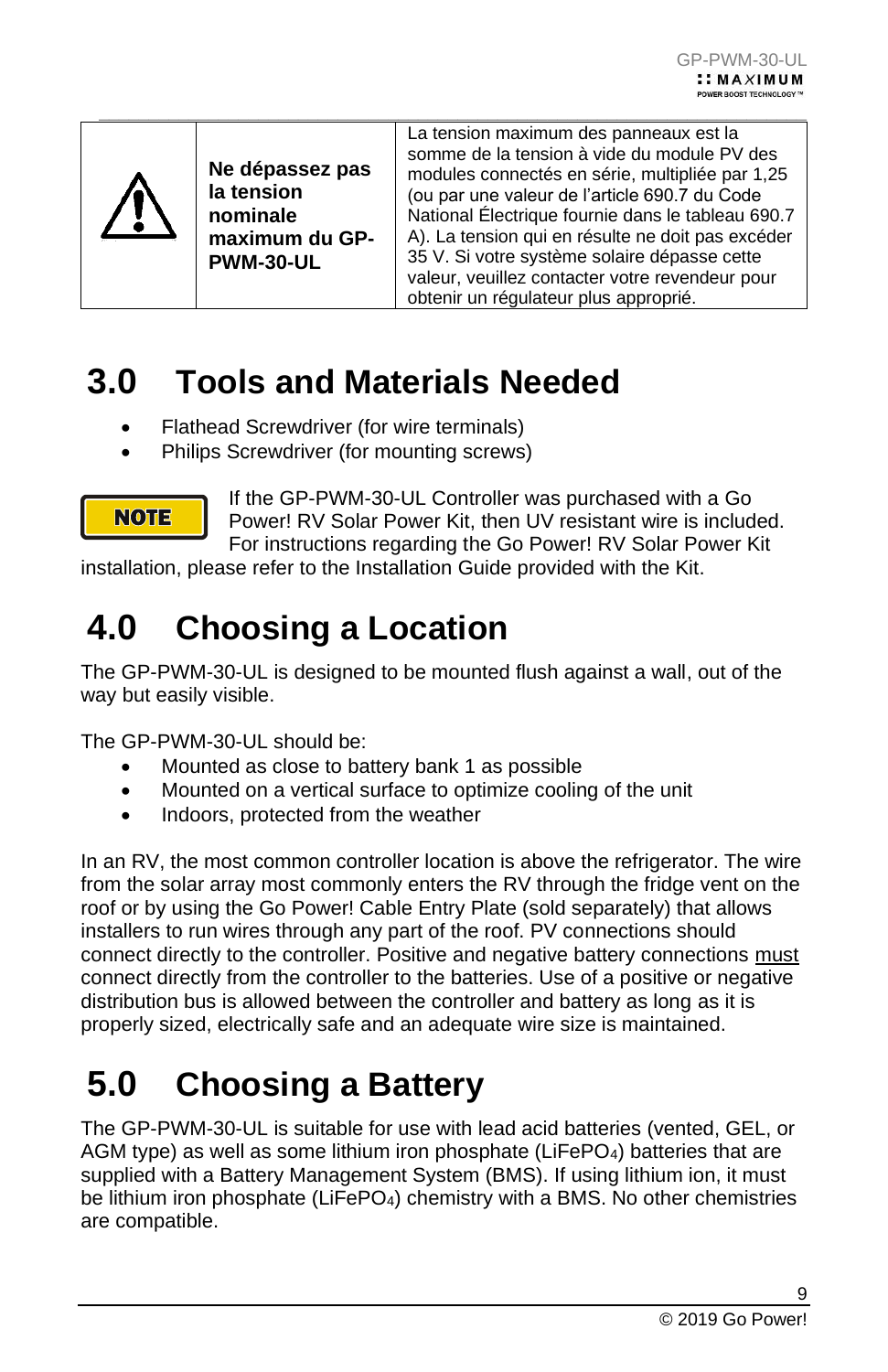Lithium batteries typically have maximum allowed charge currents. These maximums typically decrease in cold temperatures. GP-PWM-30-UL does not limit current for these restrictions, and system design of the solar array must account for this.

 $\_$  , and the set of the set of the set of the set of the set of the set of the set of the set of the set of the set of the set of the set of the set of the set of the set of the set of the set of the set of the set of th

<span id="page-9-0"></span>Be sure to follow all battery manufacturer safety instructions.

## **6.0 Installation Instructions**

- 1. **Prepare for mounting.** Use the template provided on **page 35** to mark the four mounting holes and the cutting line for flush mounting your controller.
- 2. **Complete the installation of the solar modules.** If this GP-PWM-30- UL was purchased as part of a Go Power! Solar Power Kit follow the Installation Guide provided. Otherwise, follow manufacturer's instructions for solar module mounting and wiring.

| Do not exceed the<br>GP-PWM-30-UL<br>max current ratings                     | The maximum current of the solar system is<br>the sum of parallel-connected PV module-<br>rated short circuit Currents (Isc) multiplied by<br>1.25. The resulting system current is not to<br>exceed 37.5A. If your solar system exceeds<br>this value, contact your dealer for a suitable<br>controller alternative.                                                                                                                              |
|------------------------------------------------------------------------------|----------------------------------------------------------------------------------------------------------------------------------------------------------------------------------------------------------------------------------------------------------------------------------------------------------------------------------------------------------------------------------------------------------------------------------------------------|
| Do not exceed the<br>GP-PWM-30-UL<br>max voltage ratings                     | The maximum voltage of the array is the sum<br>of the PV module–rated open-circuit voltage of<br>the series connected modules multiplied by<br>1.25 (or by a value from NEC 690.7 provided<br>in Table 690.7 A). The resulting voltage is not<br>to exceed 35V. If your solar system exceeds<br>this value, contact your dealer for a suitable<br>controller alternative.                                                                          |
| Ne dépassez pas le<br>courant nominal<br>maximum du GP-<br><b>PWM-30-UL</b>  | Le courant maximum du système solaire est<br>la somme des courants de court-circuit (Isc)<br>des modules PV connectés en parallèle,<br>multipliée par 1,25. Le courant du système qui<br>en résulte ne doit pas excéder 37,5 A. Si votre<br>système solaire dépasse cette valeur, veuillez<br>contacter votre revendeur pour obtenir un<br>régulateur plus approprié.                                                                              |
| Ne dépassez pas la<br>tension nominale<br>maximum du GP-<br><b>PWM-30-UL</b> | La tension maximum des panneaux est la<br>somme de la tension à vide du module PV<br>des modules connectés en série, multipliée<br>par 1,25 (ou par une valeur de l'article 690.7<br>du Code National Electrique fournie dans le<br>tableau 690.7 A). La tension qui en résulte ne<br>doit pas excéder 35 V. Si votre système<br>solaire dépasse cette valeur, veuillez<br>contacter votre revendeur pour obtenir un<br>régulateur plus approprié. |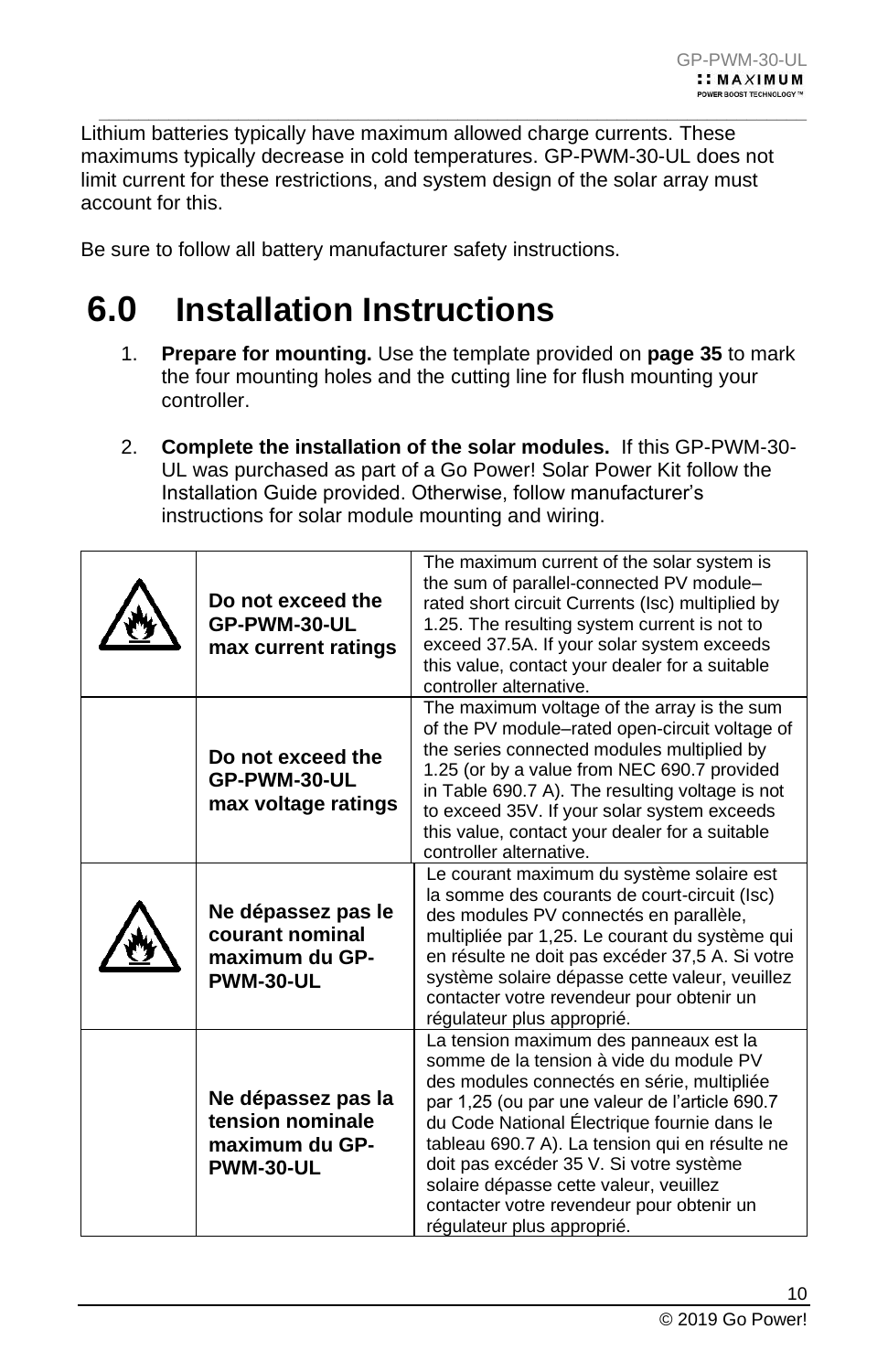3. **Select wire type and gauge.** If this GP-PWM-30-UL was purchased as part of a Go Power! Solar Power Kit, appropriate wire type, gauge and length is provided. Please continue to Section 8, "Operating Instructions." If the GP-PWM-30-UL was purchased separately, follow the instructions included here.

 $\_$  , and the set of the set of the set of the set of the set of the set of the set of the set of the set of the set of the set of the set of the set of the set of the set of the set of the set of the set of the set of th

Wire type is recommended to be a stranded copper UV resistant wire. Wire fatigue and the likelihood of a loose connection are greatly reduced in stranded wire compared to solid wire. Wire gauge should be able to sustain rated current as well as minimize voltage drop.

### **Wire Strip Gauge**

You will find a strip gauge diagram on the back of the GP-PWM-30-UL, which helps you to strip your wires to the correct length. Insert wire into the concave slot of the strip gauge until it meets the back of the Strip Gauge slot. Mark the length of wire from the back of the Strip Gauge slot to the edge of the controller with a pen or



your finger and strip all wires to be connected to the controller to this length.

### **Suggested Minimum Wire Gauge**

(Cable length 25 ft. max. from solar array to battery bank)

| Wire Type         |        | Wire size min (AWG)   Wire size Max (AWG) |
|-------------------|--------|-------------------------------------------|
| Copper Only, 90°C | AWG 10 | AWG 4                                     |

**IMPORTANT:** Identify the polarity (positive and negative) on the cable used for the battery and solar module. Use colored wires or mark the wire ends with tags. Although the GP-PWM-30-UL is protected, a reverse polarity contact may damage the unit.

**Wiring the GP-PWM-30-UL.** Wire the GP-PWM-30-UL according to the wiring schematic in **Section 7.** Run wires from the solar array and the batteries to the location of the GP-PWM-30-UL. Keep the solar array covered with an opaque material until all wiring is completed.

**IMPORTANT:** All wiring must be in accordance to National Electrical Code, ANSI/NFPA 70.

- 4. **Connect** the battery wiring to the controller first and then connect the battery wiring to the battery.
- 5. **Torque** all terminal screws per the following: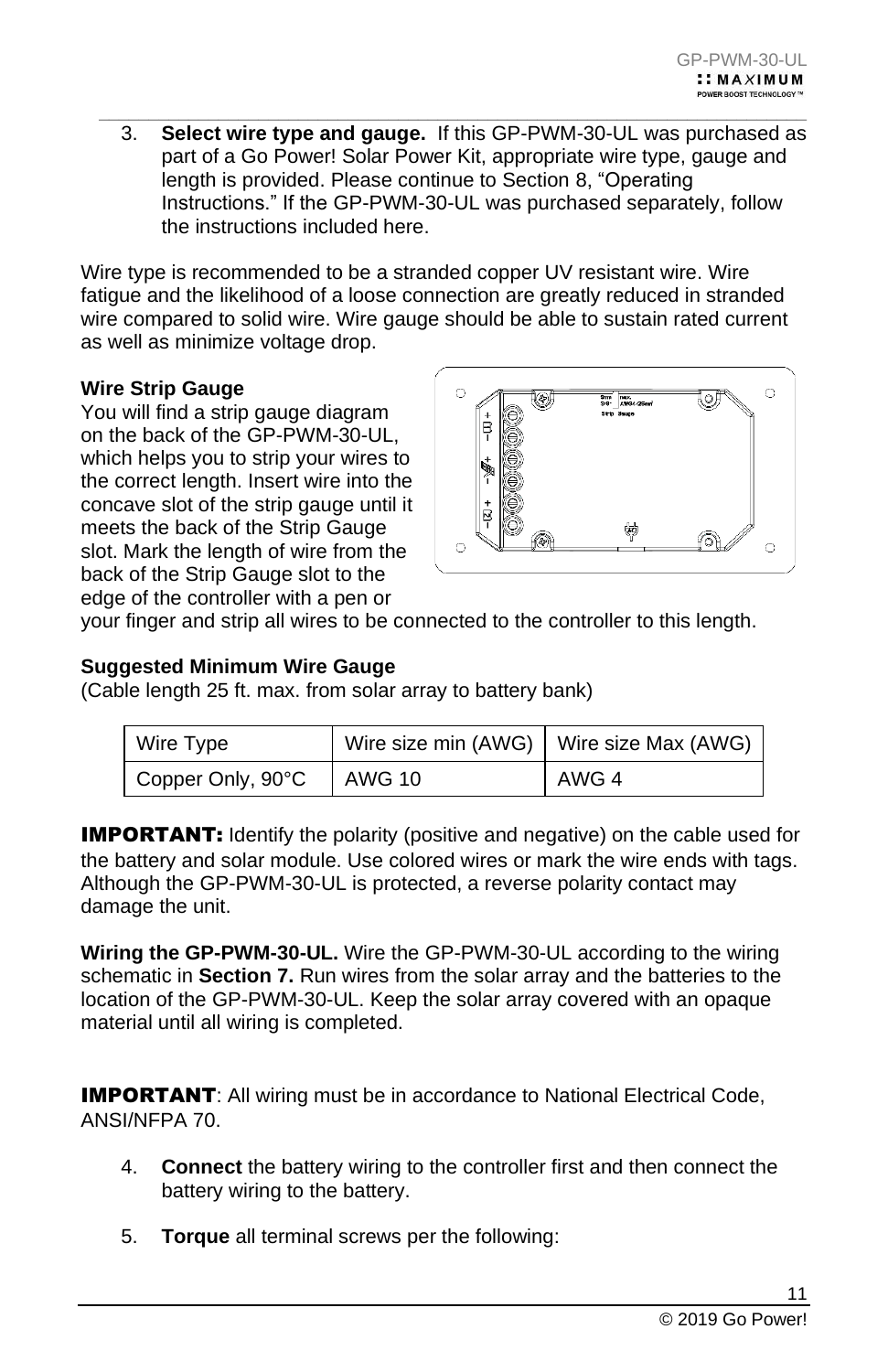| Stranded Copper 90°C Wire |                       |
|---------------------------|-----------------------|
| Wire Size AWG             | Rated Torque (in-lbs) |
|                           |                       |
|                           | 25                    |
|                           | 35                    |
|                           | 35                    |

With battery power attached, the controller should power up and display information. Connect the solar wiring to the controller and remove the opaque material from the solar array. The negative solar array and battery wiring must be connected directly to the controller for proper operation. Do not connect the negative solar array or negative battery controller wiring to the chassis of the vehicle.

6. **Mounting the GP-PWM-30-UL.** Mount the GP-PWM-30-UL to the wall using the included four mounting screws.

**IMPORTANT:** You must set the battery type on the GP-PWM-30-UL before you begin to use the controller. The default battery setting is for AGM batteries.

Congratulations, your GP-PWM-30-UL should now be operational. If the battery power is low and the solar array is producing power, your battery should begin to charge.

7. **Re-torque:** After 30 days of operation, re-torque all terminal screws to ensure the wires are properly secured to the controller



**WARNING:** This unit is not provided with a GFDI device. This charge controller must be used with an external GFDI device as required by Article 690 of the National Electric Code for the installation location.



**AVERTISSEMENT :** Cet appareil n'est pas équipé d'un détecteur de défaut de terre. Ce régulateur de charge doit être utilisé avec un détecteur de défaut de terre comme l'exige l'article 690 du Code National Électrique pour l'emplacement de l'installation.

## <span id="page-11-0"></span>**7.0 Wiring Diagram**

The GP-PWM-30-UL Maximum 37.5A rating is based on a 30-amp total maximum short circuit current rating (Isc) from the solar modules nameplate ratings. The National Electric Code specifies the PV equipment/system rating to be 125% of the maximum Isc from the PV module ratings (1.25 times 30 = 37.5A). E.G. Three modules in parallel with an Isc of 7 amps each equal a total Isc input of 21 amps. When selecting PV modules for use with the GP-PWM-30- UL do not exceed a total nameplate Isc current of 30A. Solar modules list the Isc amps on their nameplate label.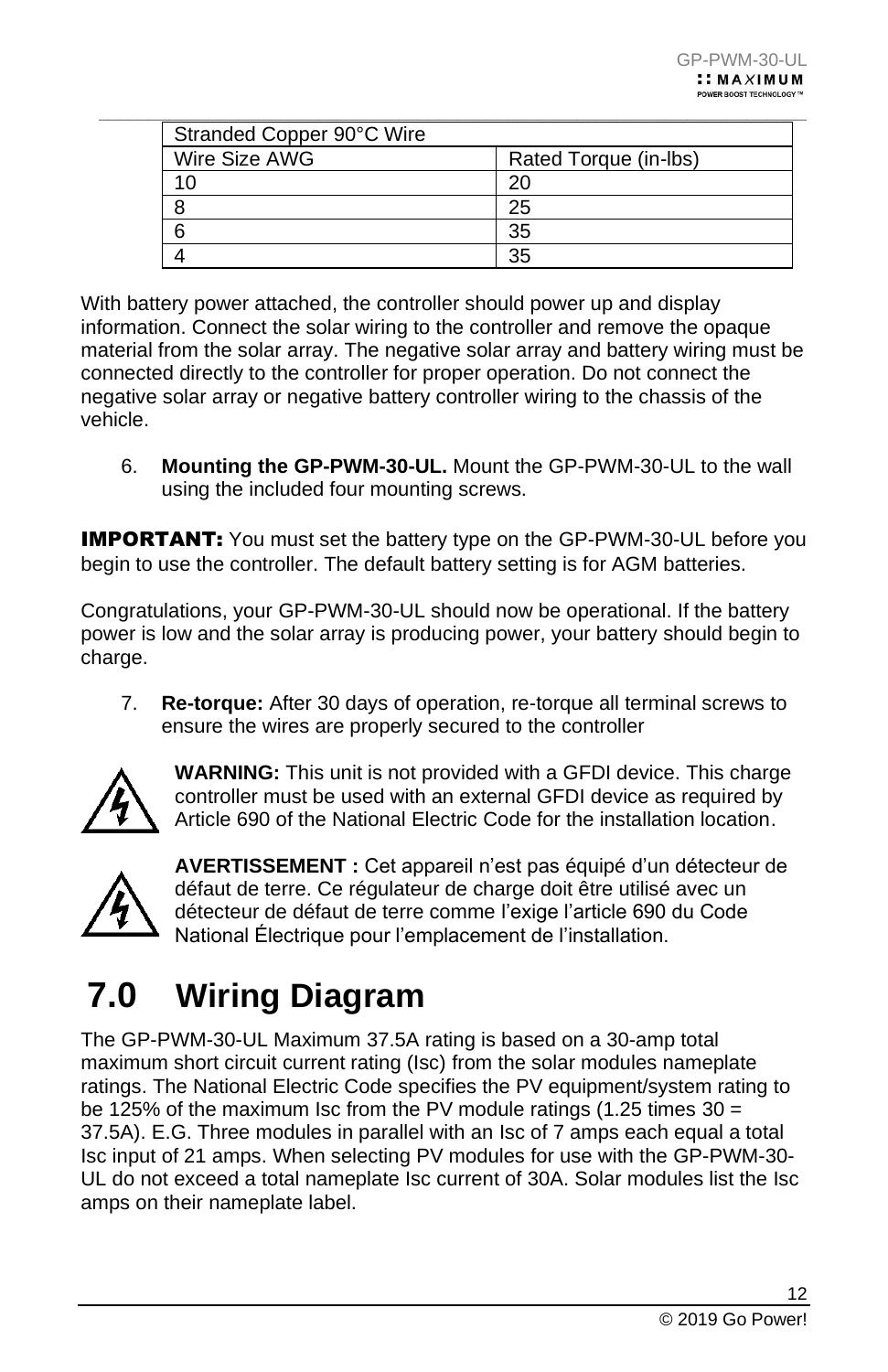### <span id="page-12-0"></span> $\_$  , and the set of the set of the set of the set of the set of the set of the set of the set of the set of the set of the set of the set of the set of the set of the set of the set of the set of the set of the set of th **7.1** *Charging Only One Battery*

Use the following wiring diagram if you are using the GP-PWM-30-UL to charge only one battery. Connect your battery to the battery 1 terminals on the solar controller.



**NOTE** 

The controller will not work unless there is a battery connected to the Battery 1 terminals.



**WARNING:** When the photovoltaic (solar) array is exposed to light, it supplies a dc voltage to this equipment.

**AVERTISSEMENT:** Lorsque le panneau photovoltaïque (solaire) est exposé à la lumière, il fournit une tension cc à cet équipement.

### <span id="page-12-1"></span>**7.2** *Charging Two Batteries*

Use the following wiring diagram if you are using the GP-PWM-30-UL to charge two separate battery banks. Connect battery bank 1 to the battery 1 terminals and battery bank 2 to the battery 2 terminals on the back of the solar controller.

**IMPORTANT:** Ensure your primary/permanent battery (house bank) is connected to the battery 1 terminals. Connect your secondary battery to battery 2 terminals only. Your permanent battery (battery 1) will receive the full current first. Once battery 1 is fully charged, current will be available to charge battery 2.



The controller will not work unless there is a battery connected to the battery 1 terminals.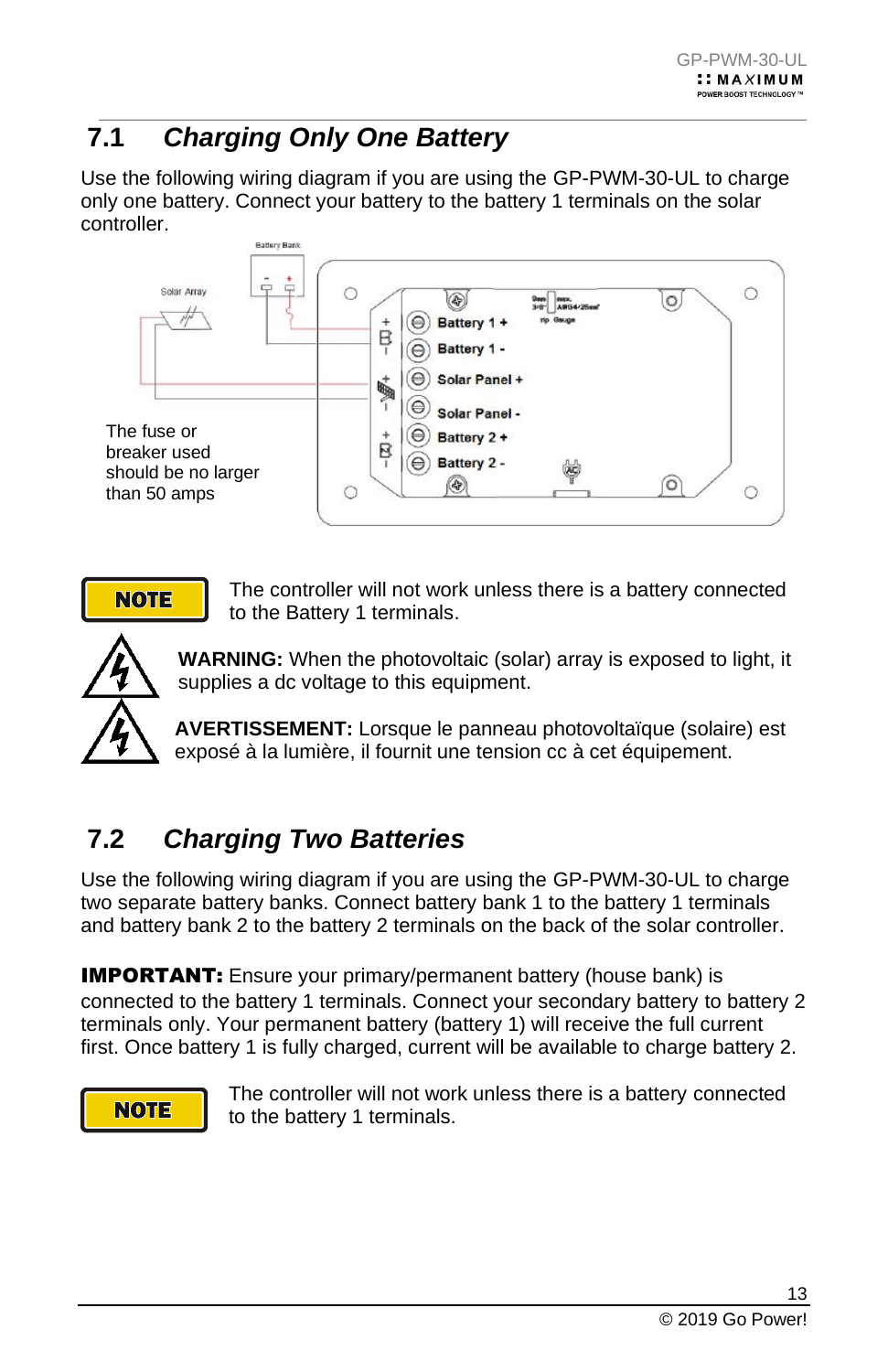

The fuses or breakers used should be no larger than 50 amps.



**WARNING:** When the photovoltaic (solar) array is exposed to light, it supplies a dc voltage to this equipment

**AVERTISSEMENT :** Lorsque le panneau photovoltaïque (solaire) est exposé à la lumière, il fournit une tension cc à cet équipement.

## <span id="page-13-0"></span>**8.0 Operating Instructions**

### <span id="page-13-1"></span>**8.1** *Power Up*



When the GP-PWM-30-UL is connected to the battery, the controller will go into Power Up mode.

**Icons Displayed**: All segments of the numerical display; Backlight blinks

Depending on the battery voltage when the GP-PWM-30-UL Power Up occurs, the controller may do a Boost Charge or

quickly go into Float Charge. The Charging Profile selected will commence the following day after a Power Up (refer to the Charging Profile Chart on page 17-18 for more details).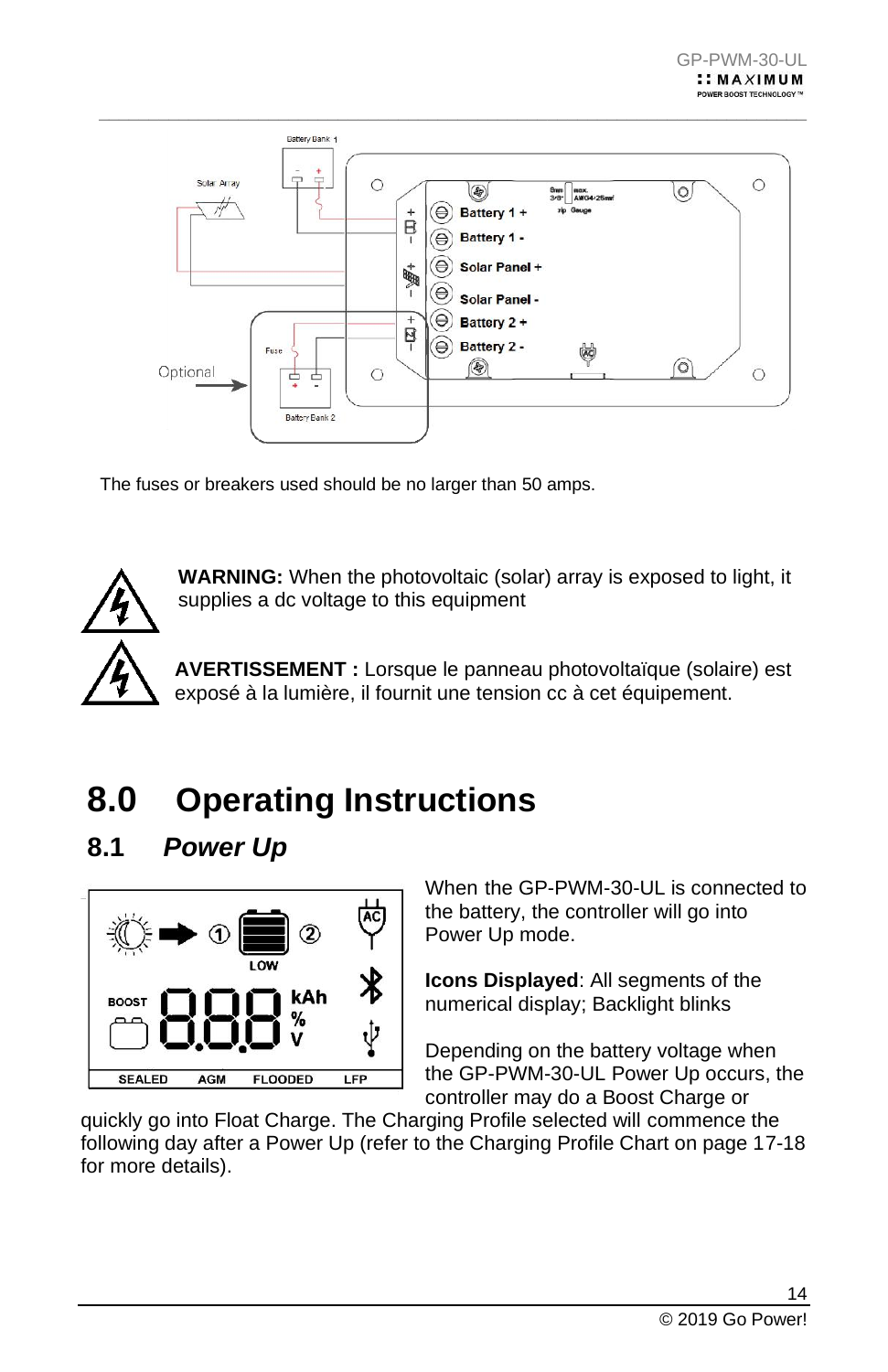### <span id="page-14-0"></span> $\_$  , and the set of the set of the set of the set of the set of the set of the set of the set of the set of the set of the set of the set of the set of the set of the set of the set of the set of the set of the set of th **8.2** *Setting the Battery Type and Charging Profile*



AGM **FLOODED** LFP

 $MAX$ 

A

B

 $c(U_L)$ 

 $\circ$ 

SEALED

O

#### **Setting Battery 1** To set the battery type for battery bank 1, hold the **B Button** for 3 seconds. When the display shows a blinking number 1, release the **B Button**.

Next, select the charging profile of battery bank 1 by pressing the **B Button** to toggle through the profile options: Sealed/Gel, AGM, Flooded, or LFP. To confirm the battery profile, press and hold the **A Button** for 3 seconds.



### **Setting Battery 2**

If you have a second battery bank connected, the controller will immediately prompt you to set the battery type for Battery 2 with a blinking number 2.

### **NOTE**

 $\circ$ 

If there is not a second battery bank connected to the controller, or if the second battery bank is connected with reverse polarity, the controller will not prompt you to select battery type for

Battery 2, and no status information will be displayed on the LCD screen.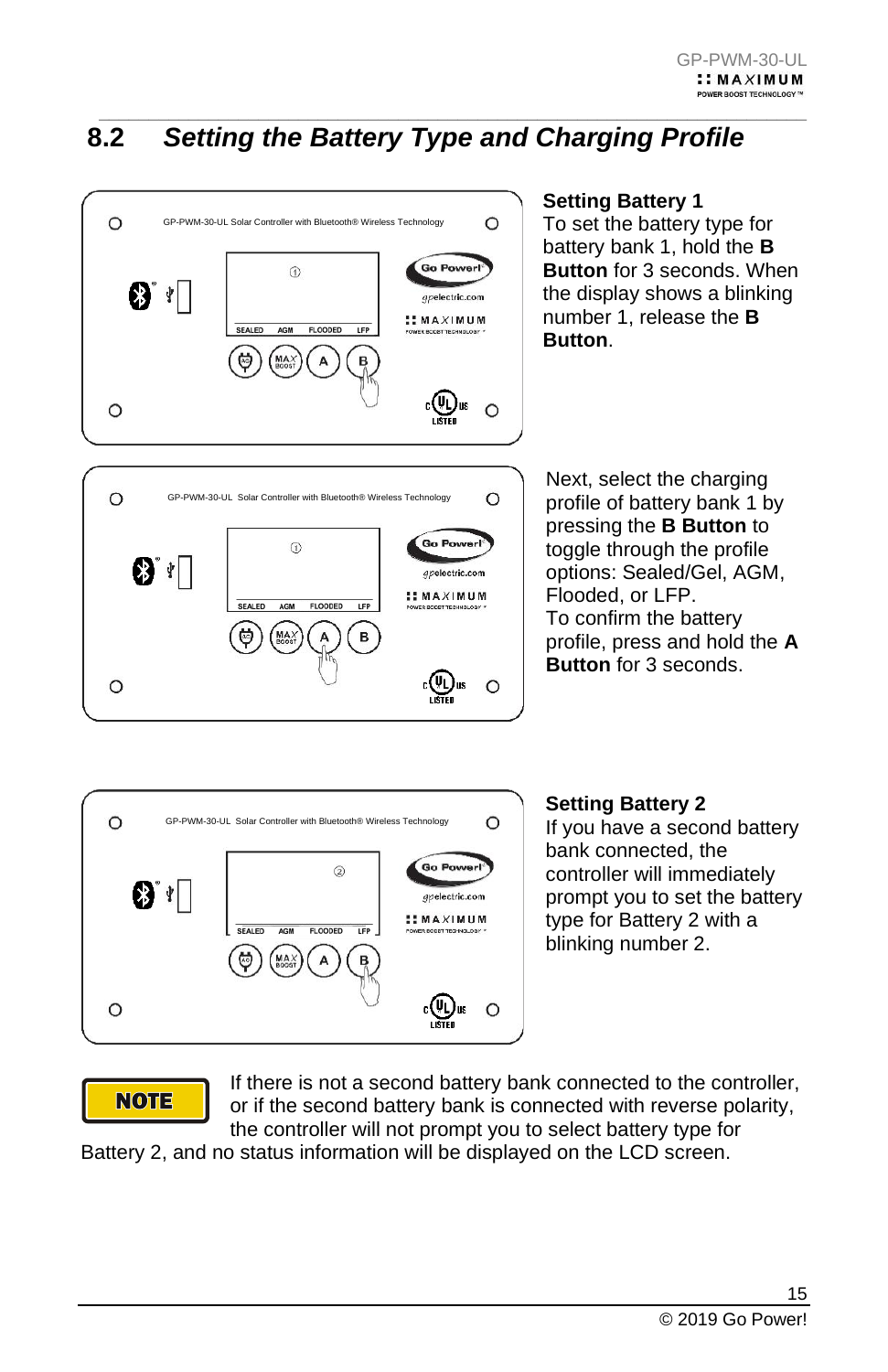

 $\_$  , and the set of the set of the set of the set of the set of the set of the set of the set of the set of the set of the set of the set of the set of the set of the set of the set of the set of the set of the set of th To select the charging profile of battery bank 2, press the **B Button** to toggle through the profile options: Sealed/Gel, AGM, Flooded, or LFP.

> To confirm the battery profile, press and hold the **A Button** for 3 seconds.

**Non-volatile memory:** Any

settings made on the GP-PWM-30-UL will be saved even when the power has been disconnected from the controller.

### <span id="page-15-0"></span>**8.3** *Battery Charging Profile Chart*

| <b>Battery Type</b>                                                                                                                          | <b>SEALED</b>   | <b>AGM</b> | <b>FLOODED</b> | LFP      |
|----------------------------------------------------------------------------------------------------------------------------------------------|-----------------|------------|----------------|----------|
| Float Charge at 25°C:                                                                                                                        |                 | 13.7 VDC   |                | N/A      |
| Bulk/Absorption Charge at 25°C:<br>Set to 30 minutes every morning.<br>Applied for 2 hours if the battery<br>voltage drops below 12.3 volts. | <b>14.1 VDC</b> | 14.4 VDC   | 14.4 VDC       | N/A      |
| Equalization Charge at 25°C:<br>Applied for 2 hours every 28 days<br>and if the battery voltage drops<br>below 12.1 volts.                   | N/A             | N/A        | 14.9 VDC       | N/A      |
| <b>Absorption Charge voltage for</b><br>$LiFePO4$ :<br>Set to 30 minutes every morning.                                                      |                 | N/A        |                | 14.4 VDC |
| Float Charge voltage for LiFePO <sub>4</sub> :                                                                                               | N/A             |            |                | 14.0 VDC |
| <b>Temperature Compensation:</b>                                                                                                             | $-24mV/K$       |            |                | None     |

If a charging cycle is unable to complete in a single day, it will continue the following day. The terms SEALED/GEL, AGM, FLOODED, and LFP are generic battery designations. Choose the charging profile that works best with your battery manufacturer's recommendations.

**Auto Equalize:** The GP-PWM-30-UL has an automatic equalize feature that will charge and recondition your batteries once a month at a higher voltage to ensure that any excess sulfation is removed.

**NOTE** 

This feature is only available when **Flooded batteries are** selected.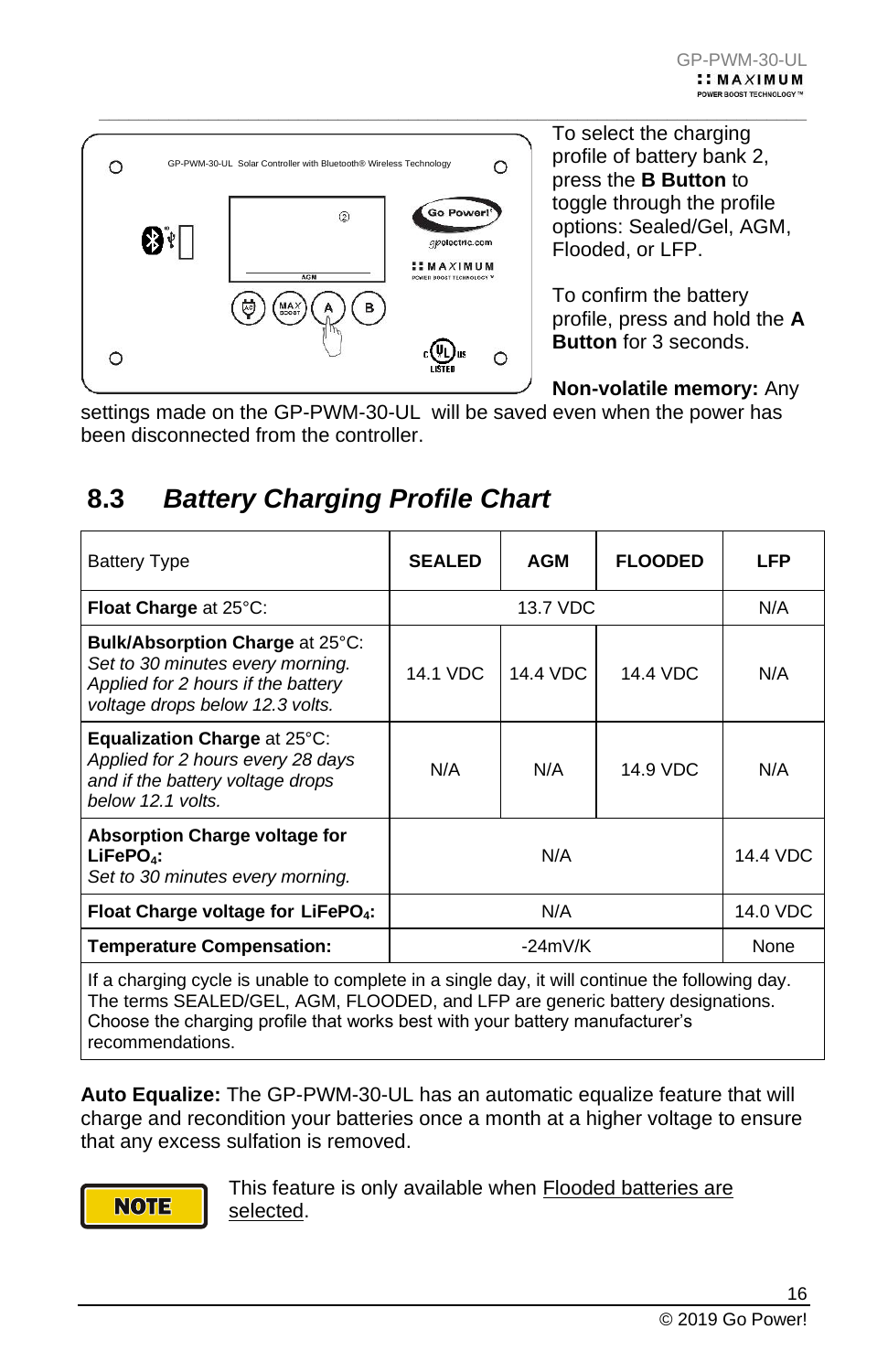### <span id="page-16-0"></span> $\_$  , and the set of the set of the set of the set of the set of the set of the set of the set of the set of the set of the set of the set of the set of the set of the set of the set of the set of the set of the set of th **8.4** *Maximum Power Boost Technology™*

Maximum Power Boost Technology™ (MPBT) allows you to override the normal charging algorithm of the solar controller. MPBT is designed to be used before the end of the day, if you know you will require many loads through the night. This feature can also be used when you have just installed the solar controller, to put batteries on a boost charge up to 14.4 VDC (Flooded, AGM and LFP) (14.1 VDC for Sealed/Gel) right away.



To activate, hold the **MAX BOOST Button** for 3 seconds. As long as there is full sunlight present, your battery voltage will be boosted (to 14.4 VDC for Flooded, AGM and LFP; and 14.1 VDC for SEALED/GEL) for 30 minutes regardless of the battery's state of charge.

**Icons Displayed**: BOOST; Battery Symbol

In older controllers, the BOOST text icon will remain on until the controller can maintain a Boost charge voltage for 30 cumulative minutes. In newer controllers, the BOOST text icon will only appear while the controller is maintaining a Boost charge voltage.

**IMPORTANT:** Do not use the Maximum Power Boost function more than twice a day as it could damage your lead acid batteries due to gassing. Sustained high voltages decrease lithium battery lifespan.

### **NOTE**

If sunlight is insufficient or not available, completing Max Power Boost may take much longer than 30 minutes from the time of the button press. Max Power Boost and the BOOST icon cannot

be turned off by pressing the Max BOOST button.

### <span id="page-16-1"></span>**8.5** *Viewing the Controller Display Information*



GP-PWM-30-UL has two modes to watch the display information, manual and auto scroll.

You can change between the two modes by holding down the **A Button** for 3 seconds.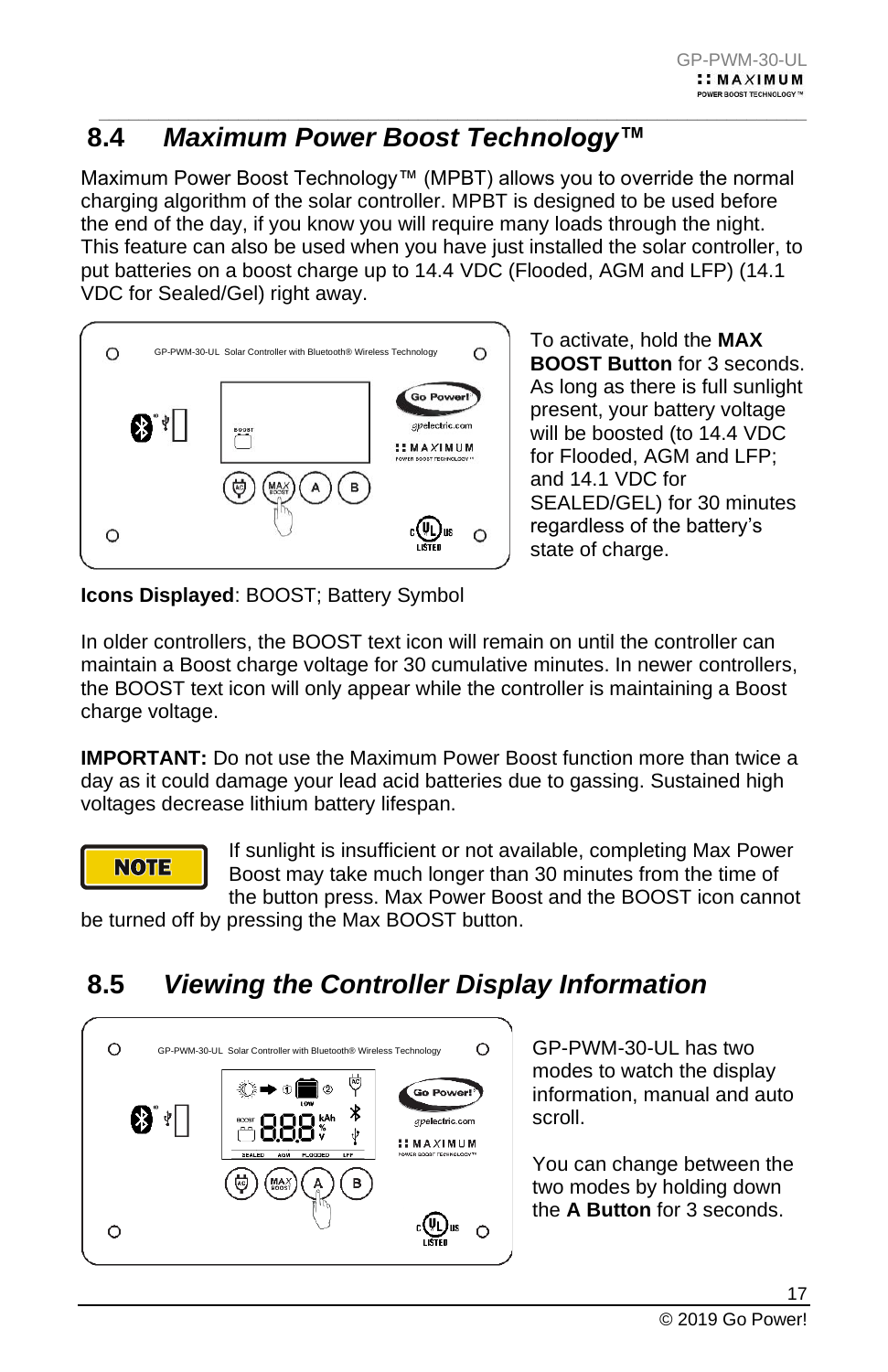#### $\_$  , and the set of the set of the set of the set of the set of the set of the set of the set of the set of the set of the set of the set of the set of the set of the set of the set of the set of the set of the set of th **Mode 1: Manually Scroll Through Display Information**









### **Battery 1 Status Values**

To toggle between Battery Voltage, Charging Current and Battery State of Charge (SOC) for Battery 1 and 2, press the **B Button**.

Push the **B Button** to show the voltage for Battery 1.

**Icons Displayed:** Battery SOC, Volt Symbol (V), Symbol 1

Push the **B Button** to show the PV charging current for battery 1. The GP-PWM-30-UL will begin to limit the current as Battery 1 reaches a full charge. The current that is not used for Battery 1, is used to charge Battery 2.

**Icons Displayed**: Arrow, Ampere Symbol (A), Battery SOC, Symbol 1

The battery state of charge is shown as a percentage. **Icons Displayed**: Battery SOC, Percent Symbol (%), Symbol 1

A value of 100% will only be displayed after a Boost or Equalize charge completes.

### **Battery 2 Status Values**

Push the **B Button** to show the battery 2 voltage.

**Icons Displayed**: Battery SOC, Volt Symbol (V), Symbol 2 This will only be displayed if there are two battery banks connected and battery bank 2 is connected with correct polarity.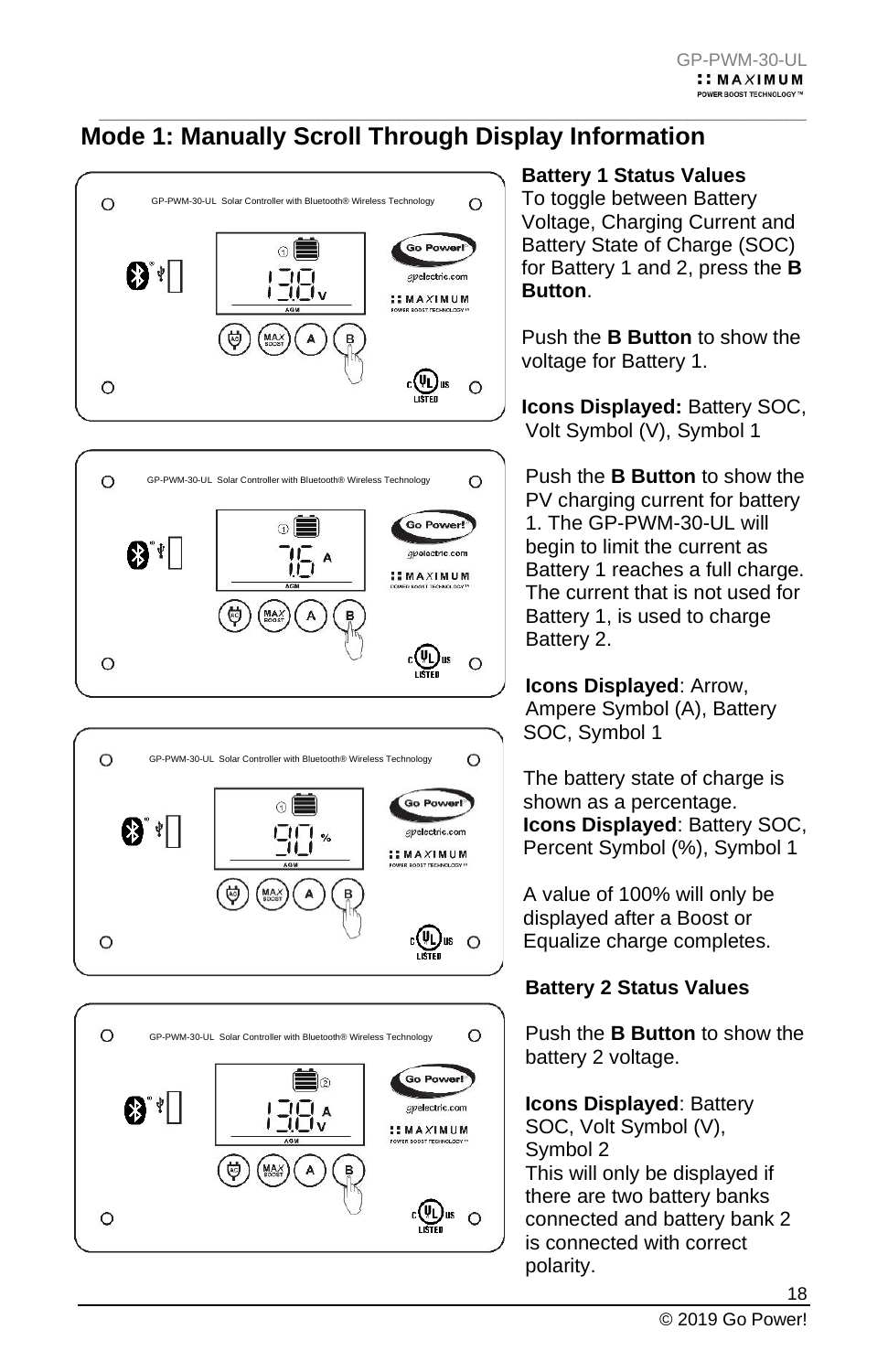

Push the **B Button** to show the PV charging current for battery 2. The GP-PWM-30- UL will begin to limit the current as the battery 2 reaches a full charge.

**Icons Displayed**: Arrow, Ampere Symbol, Battery SOC, Symbol 2

The battery state of charge is shown as a percentage. **Icons Displayed**: Battery SOC, Percent Symbol (%), Symbol 2

### **Mode 2: Automatically Change Display Information**

You can select the auto mode by holding down the **A Button** for 3 seconds. The display shows the same information as in Mode 1 but changes the display automatically every 8 seconds between following information:

 $\_$  , and the set of the set of the set of the set of the set of the set of the set of the set of the set of the set of the set of the set of the set of the set of the set of the set of the set of the set of the set of th

**Battery 1**: Voltage; PV Charging Current; Battery State of Charge (SOC) **Battery 2:** Voltage; PV Charging Current; Battery State of Charge (SOC)

If Battery 2 is not connected, the Controller changes only the information for Battery 1.

### <span id="page-18-0"></span>**8.6** *Resetting the Ampere Hours Charged*



To reset the count of ampere hours charged, use the Go Power! Connect app (Bluetooth® enabled version only).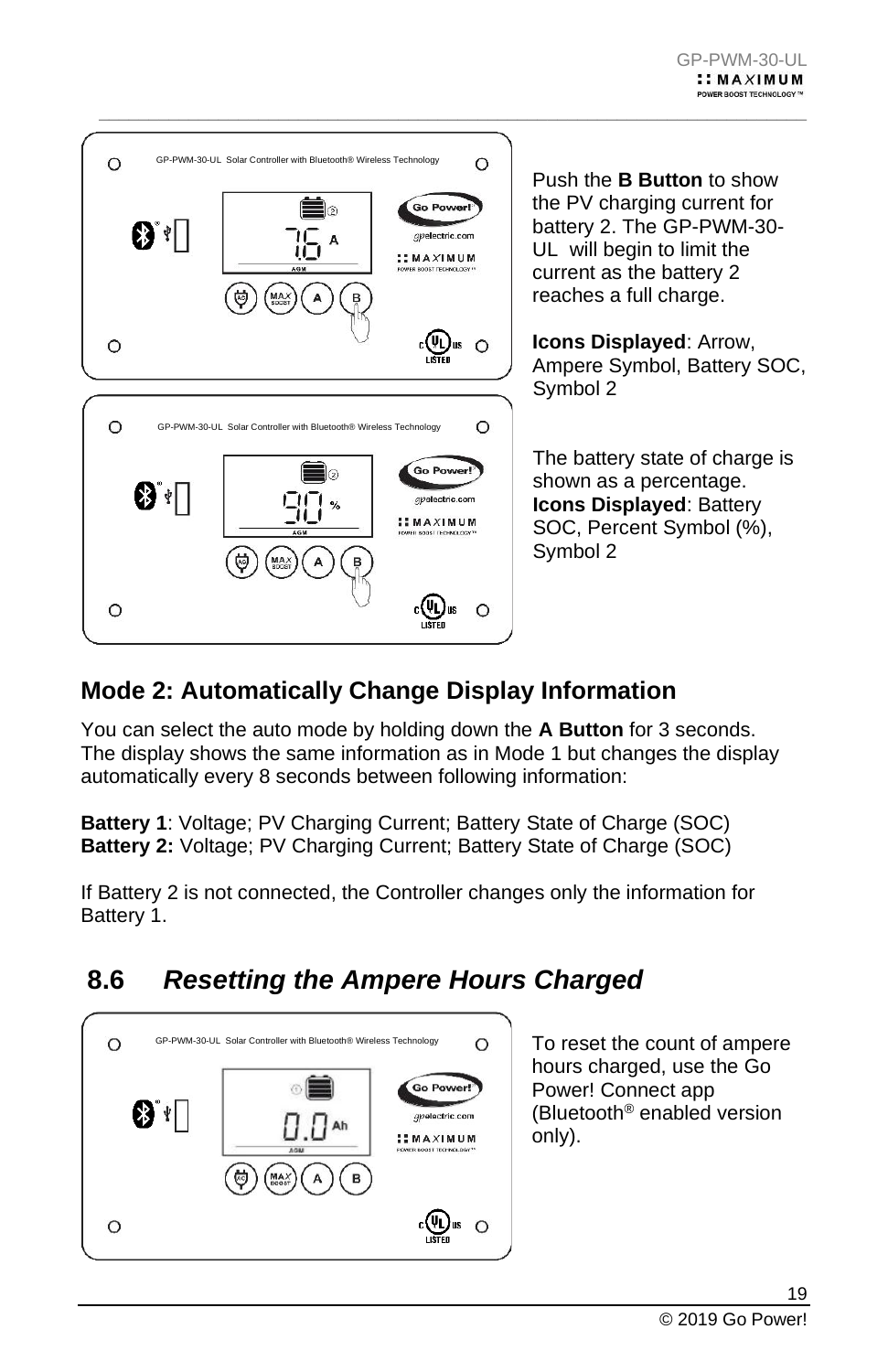### <span id="page-19-0"></span> $\_$  , and the set of the set of the set of the set of the set of the set of the set of the set of the set of the set of the set of the set of the set of the set of the set of the set of the set of the set of the set of th **8.7** *Errors*

### **Over Voltage**



If the GP-PWM-30-UL experiences a battery over voltage (>15.5 VDC) on battery bank 1, the controller will stop operating, and the display will begin to flash with all icons. The controller will resume operating when the voltage drops to a normal level <15.5 VDC.

### **Icons Displayed**: All symbols

The controller does not display over voltage on battery 2.



**Low Voltage**

**NOTE** 

**Low battery 1:** If the SOC of battery bank 1 reaches 0%, the battery SOC symbol will show the text "LOW" beneath it. The controller will continue operating in this condition and will only stop operating if the voltage of Battery 1 drops below 9.0 VDC.

**Low battery 2:** If there are two battery banks connected and the SOC of battery bank 2 reaches 0%, the battery SOC symbol will show the text "LOW" beneath it. The controller will continue operating in this condition and will only stop operating if the voltage of Battery 1 drops below 9.0 VDC (this is because the GP-PWM-30-UL is powered by Battery 1).

**Icons Displayed**: Battery SOC Symbol, LOW, Symbol 1 or 2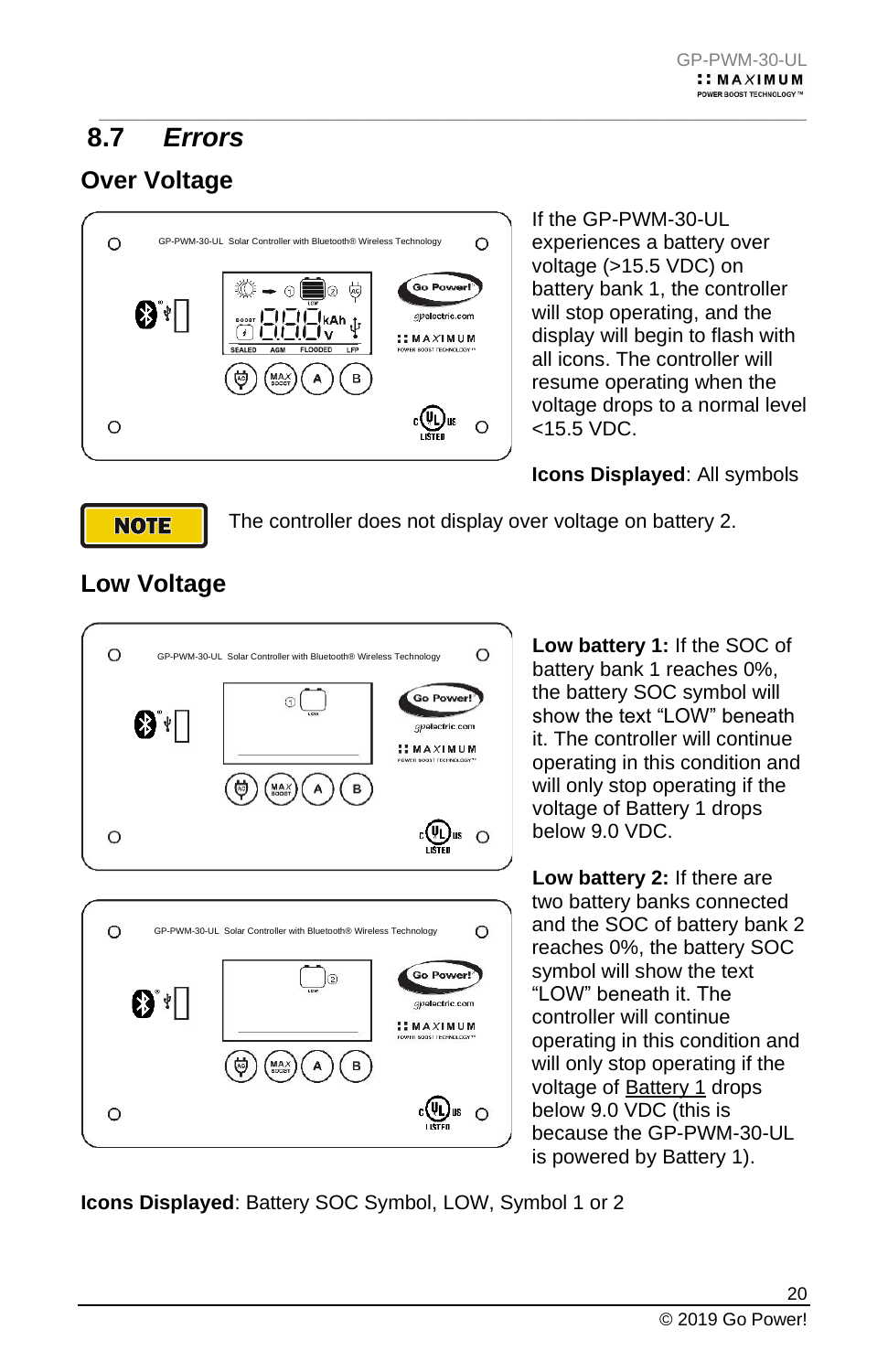### **Battery 1 Reverse Polarity**

If the GP-PWM-30-UL senses reverse polarity on battery 1, the controller will stop operating, beep continuously and display POL. The controller will resume operating when the error is cleared.

 $\_$  , and the set of the set of the set of the set of the set of the set of the set of the set of the set of the set of the set of the set of the set of the set of the set of the set of the set of the set of the set of th

**Icons Displayed**: POL

## <span id="page-20-0"></span>**9.0 Display Symbols**

| Symbol           | <b>Indicator For:</b>          |  |  |  |
|------------------|--------------------------------|--|--|--|
| <b>Battery 1</b> |                                |  |  |  |
|                  | Day Time: PV Charge Current    |  |  |  |
|                  | Night Time                     |  |  |  |
|                  | <b>Battery Voltage</b>         |  |  |  |
| T                | <b>Battery State of Charge</b> |  |  |  |
| <b>SEALED</b>    | Sealed/Gel                     |  |  |  |
| <b>AGM</b>       | <b>AGM</b>                     |  |  |  |
| <b>FLOODED</b>   | Flooded                        |  |  |  |
| <b>LFP</b>       | Lithium Iron Phosphate         |  |  |  |
| <b>Battery 2</b> |                                |  |  |  |
|                  | Day Time: PV Charge Current    |  |  |  |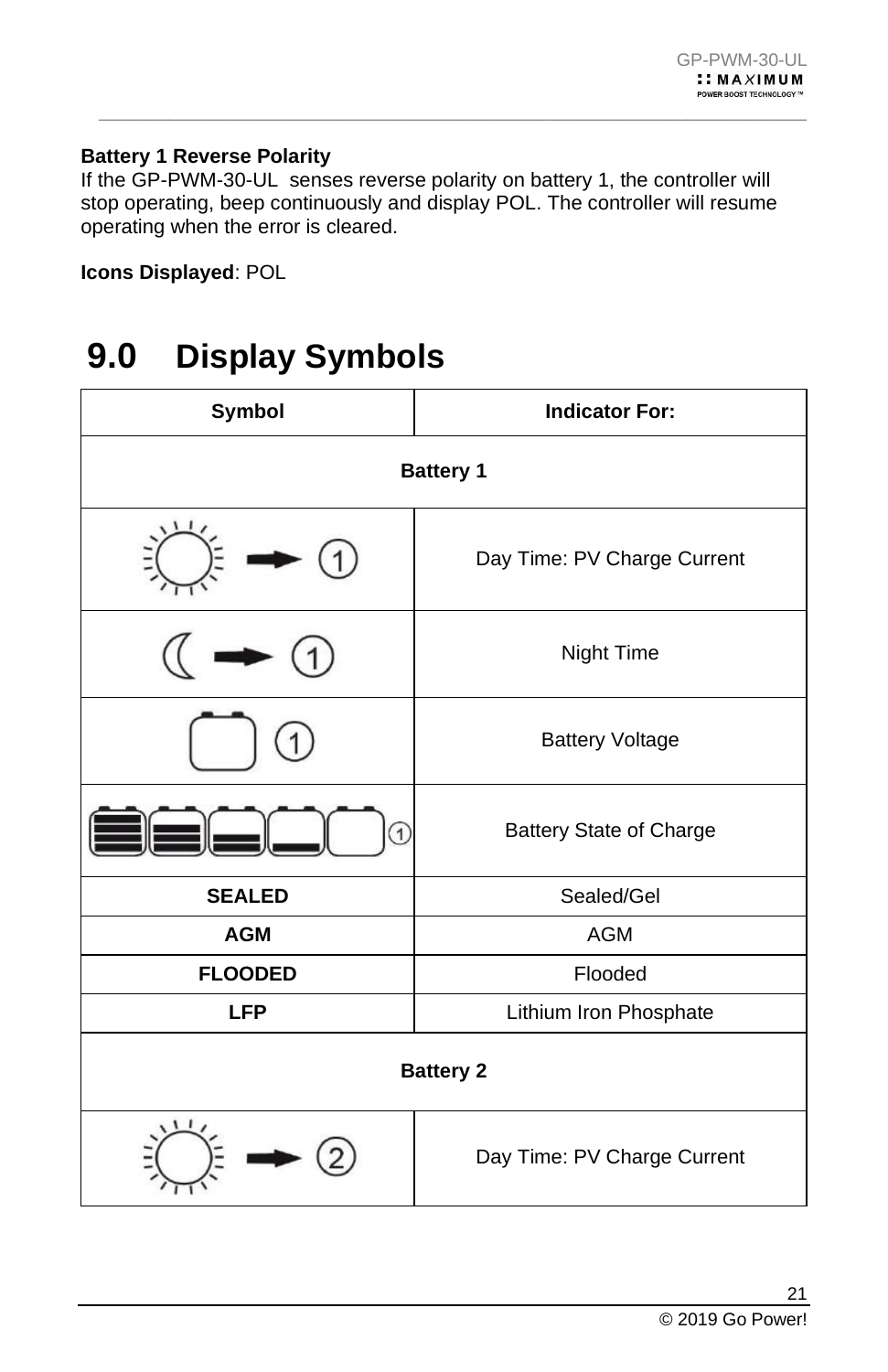|                                                                        | Night Time                                                                                                                          |  |  |  |
|------------------------------------------------------------------------|-------------------------------------------------------------------------------------------------------------------------------------|--|--|--|
|                                                                        | <b>Battery Voltage</b>                                                                                                              |  |  |  |
| $\overline{2}$                                                         | <b>Battery State of Charge</b>                                                                                                      |  |  |  |
| <b>SEALED</b>                                                          | Sealed/Gel                                                                                                                          |  |  |  |
| AGM                                                                    | AGM                                                                                                                                 |  |  |  |
| <b>FLOODED</b>                                                         | Flooded                                                                                                                             |  |  |  |
| <b>LFP</b>                                                             | Lithium Iron Phosphate                                                                                                              |  |  |  |
| <b>Other Symbols</b>                                                   |                                                                                                                                     |  |  |  |
| USB charger on<br>(When USB charger is off, no symbol will<br>$ch_{N}$ |                                                                                                                                     |  |  |  |
|                                                                        | Inverter on<br>(Can only be used when an inverter is<br>hardwired. See Section 10. When inverter                                    |  |  |  |
|                                                                        | Flashing: Controller ready to pair<br>Steady-on: Controller and mobile device<br>connected via Bluetooth <sup>®</sup> communication |  |  |  |
| <b>BOOST</b>                                                           | Max Power Boost activated, Boost charge<br>incomplete                                                                               |  |  |  |
| LOW                                                                    | Battery 1 / 2 voltage is lower than 11.0<br><b>VDC</b>                                                                              |  |  |  |
| Whole display will start to blink                                      | Battery 1 voltage > 15.5 VDC                                                                                                        |  |  |  |
| No Symbol                                                              | Battery 2 voltage > 15.5 VDC                                                                                                        |  |  |  |
| <b>POL</b>                                                             | Battery 1 reverse polarity                                                                                                          |  |  |  |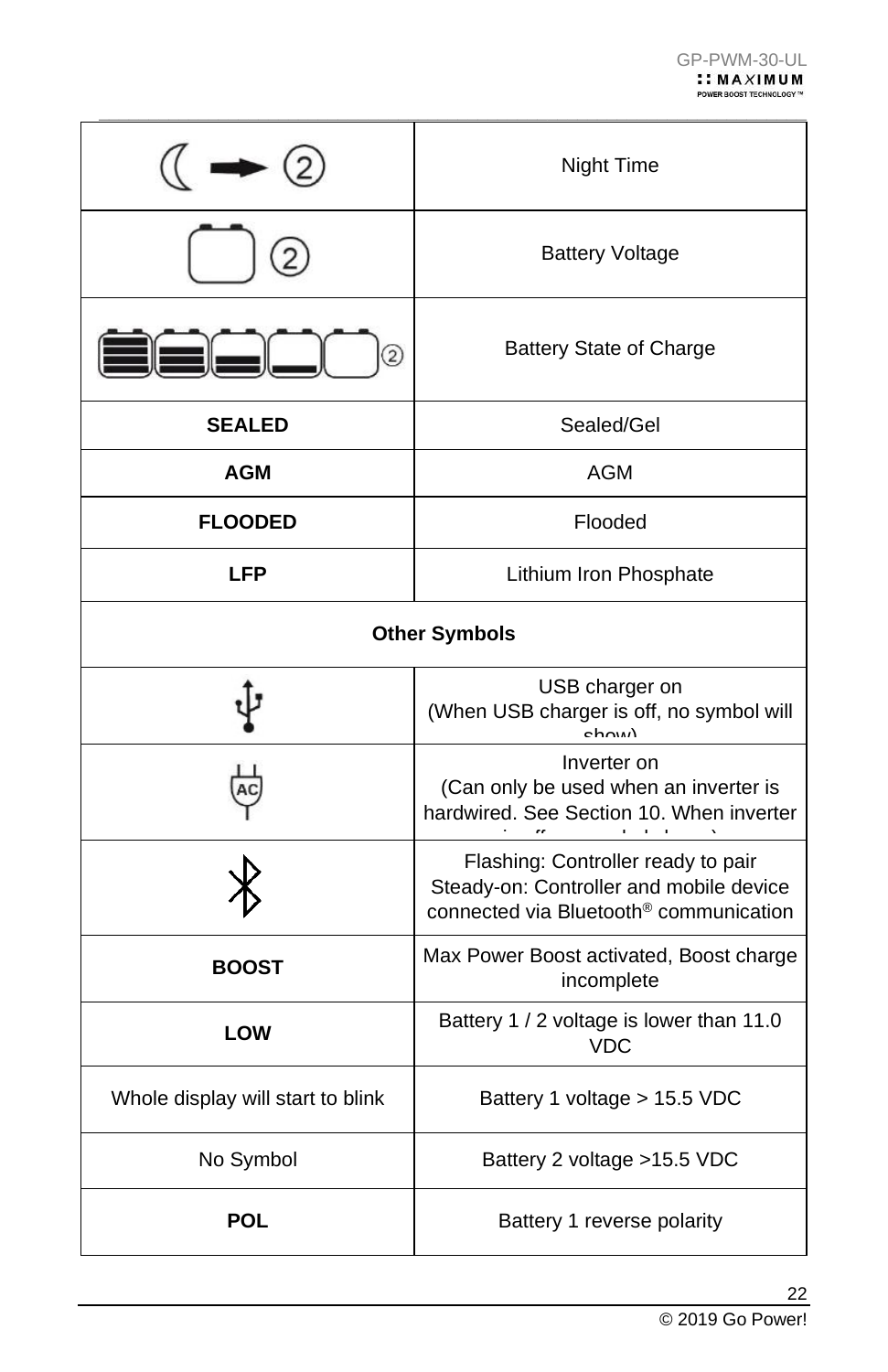| <b>Battery State of Charge</b>                                  |                                  |  |  |  |
|-----------------------------------------------------------------|----------------------------------|--|--|--|
| Symbol                                                          | <b>Battery Voltage</b>           |  |  |  |
|                                                                 | $\geq$ 12.8 VDC                  |  |  |  |
|                                                                 | ≥ 12.6 to 12.8 VDC               |  |  |  |
|                                                                 | ≥ 11.8 to 12.6 VDC               |  |  |  |
|                                                                 | > 11.0 to 11.8 VDC               |  |  |  |
| LOW                                                             | $\leq$ 11.0 VDC                  |  |  |  |
| 100%                                                            | $\geq$ 12.8 VDC                  |  |  |  |
| $SOC = \frac{Battery \, Voltage - 11.0V}{1.0V} (100\%)$<br>1.8V | $<$ 12.8 VDC<br>and $> 11.0$ VDC |  |  |  |
| 0%                                                              | $\leq$ 11.0 VDC                  |  |  |  |

## <span id="page-22-0"></span>**10.0 Inverter Control (on/off)**

The following Go Power!® inverters can be turned on/off through the GP-PWM-30-UL when a modular 6p4c RJ11 type connector is used (included with an optional Go Power!® inverter remote):

| GP-ISW1500-TS<br>*The GP-SW1500 Inverter is not compatible. |               |  |
|-------------------------------------------------------------|---------------|--|
| GP-ISW1000-12                                               | GP-ISW2000-12 |  |
| GP-ISW700-12                                                | GP-ISW1500-12 |  |
|                                                             |               |  |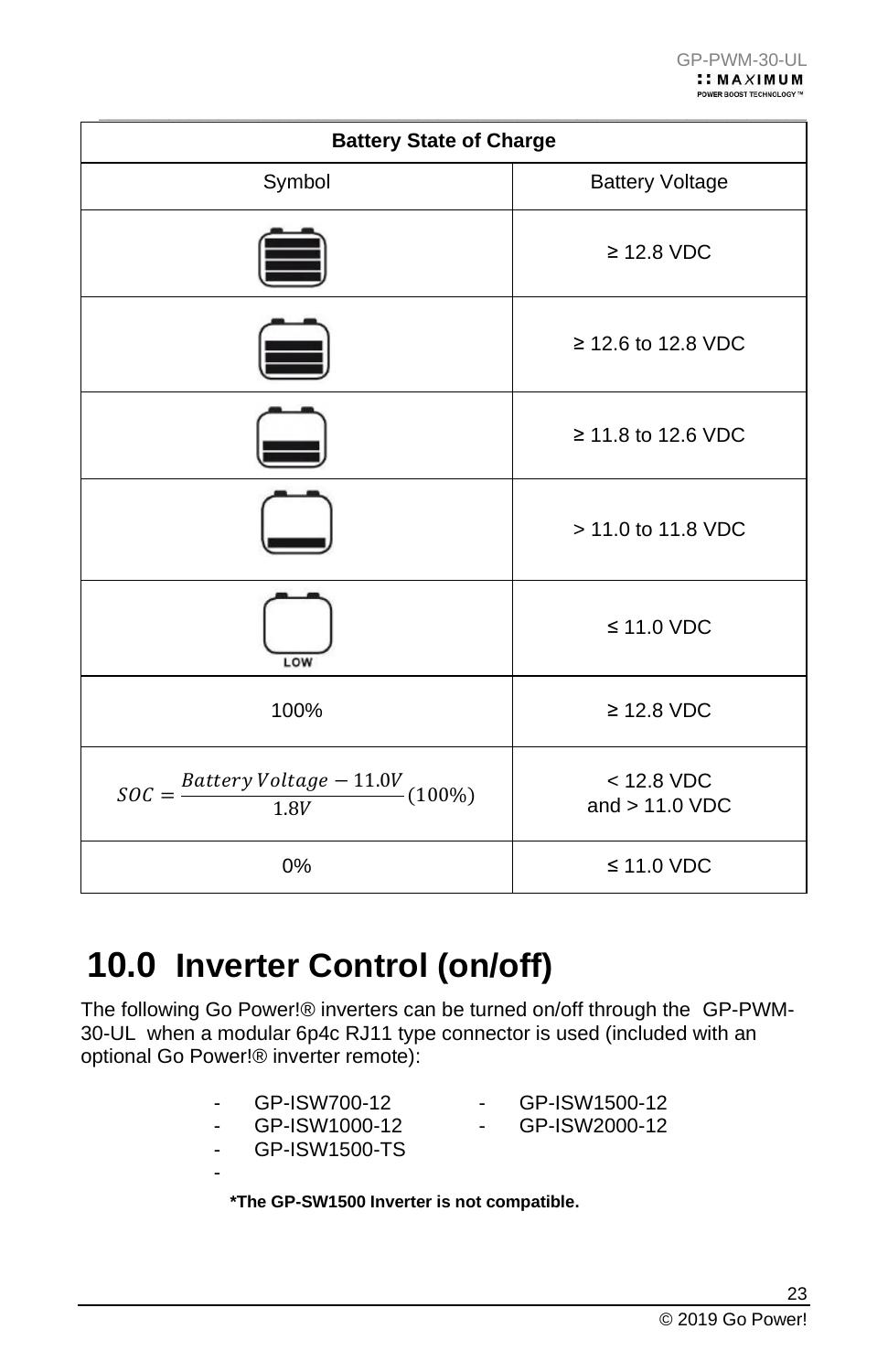

 $\_$  , and the set of the set of the set of the set of the set of the set of the set of the set of the set of the set of the set of the set of the set of the set of the set of the set of the set of the set of the set of th First, connect the inverter directly to the battery (follow the installation instructions included with the inverter). Then, connect the modular cable (found in the inverter remote box) to the remote terminal of the inverter and to the remote terminal of the GP-PWM-30-UL (marked with an **AC Plug symbol**).

> Please change the switch of the inverter to Position 2 (Remote controlled).

> > Now you can turn the connected inverter on or off by holding down the **AC Symbol Button** for 3 seconds.

The inverter is enabled when the **AC plug symbol** appears on the display and is off when it disappears.

An automatic inverter low voltage disconnect (LVD) will be implemented in the LFP

profile when the AC icon is active and the battery falls below 11.0V. The inverter will be reconnected once the battery has charged above 12.4V.

շ(ԿԼ) lus

 $\circ$ 

If the inverter is switched on by the AC button but LVD is recognized, then the AC symbol will flash. If the inverter is switched off by the AC button and/or by LVD, then the AC symbol will be off. If the inverter is switched on by the AC button and not switched off by LVD, then the AC symbol will be on.

## <span id="page-23-0"></span>**11.0 USB Charging**

 $\circ$ 

The GP-PWM-30-UL offers a standard USB connector for delivering 5.0 VDC to small mobile appliances such as cell phones, tablets and small music players. This charging port can supply up to 800 mA of current.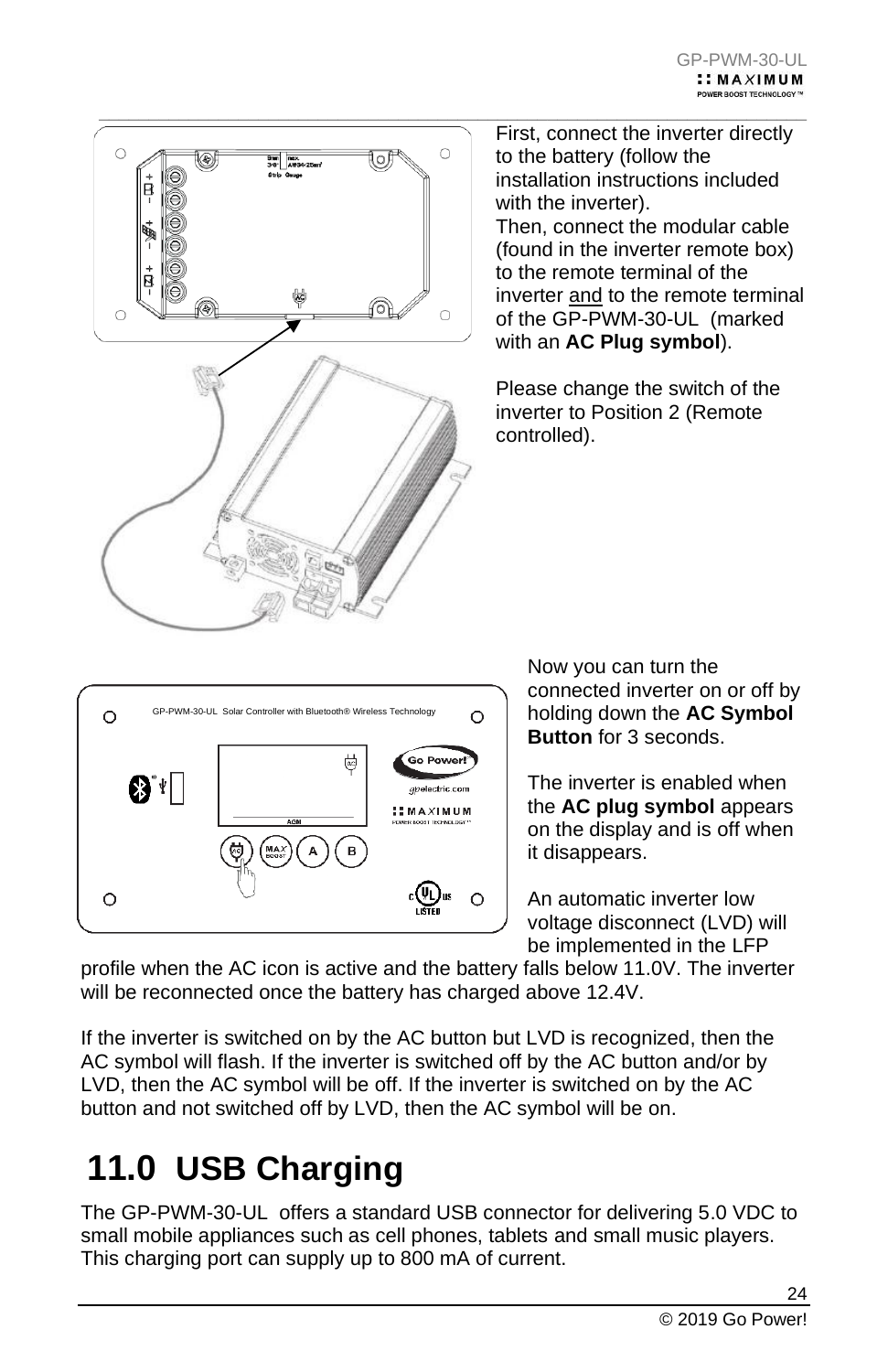Remove the rubber cover of the USB terminal to access the terminal.

 $\_$  , and the set of the set of the set of the set of the set of the set of the set of the set of the set of the set of the set of the set of the set of the set of the set of the set of the set of the set of the set of th



The USB charging port is active when the **USB symbol** appears on the display.

Battery 1, connected to the Battery 1 terminals, supplies the power for the USB charger. The controller disables the USB charger automatically if the battery bank 1 voltage drops below 11.0 VDC, and the USB icon will turn off.

If there is enough current from the PV array available to charge Battery Bank 1 above the reconnect voltage, the USB terminal will be enabled again. For Sealed/Gel, AGM, and Flooded profiles, the reconnect voltage is 12.8V. For the LFP profile, the reconnect voltage is 12.4V.

**WARNING:** Do not connect the charging device anywhere else! USB-Negative contact is connected to battery negative.

**AVERTISSEMENT :** Ne branchez pas l'appareil de charge ailleurs! Le contact USB-négatif est connecté au négatif de la batterie.

## <span id="page-24-0"></span>**12.0 Bluetooth® Wireless Technology**

The GP-PWM-30-UL comes with Bluetooth® Low Energy wireless technology for live status monitoring and settings configuration on mobile devices. It works together with the Go Power! Connect App, available for both Android and iOS devices.



Download and install the Go Power! Connect app, which is available on the Google Play store for Android devices and the App Store for iOS devices.

### <span id="page-24-1"></span>**12.1** *Pairing*

When connecting for the first time, pairing between the charge controller and the mobile device is required. Also ensure your mobile device's Bluetooth® communication function is enabled. You will see the Bluetooth® symbol present on your status bar if so.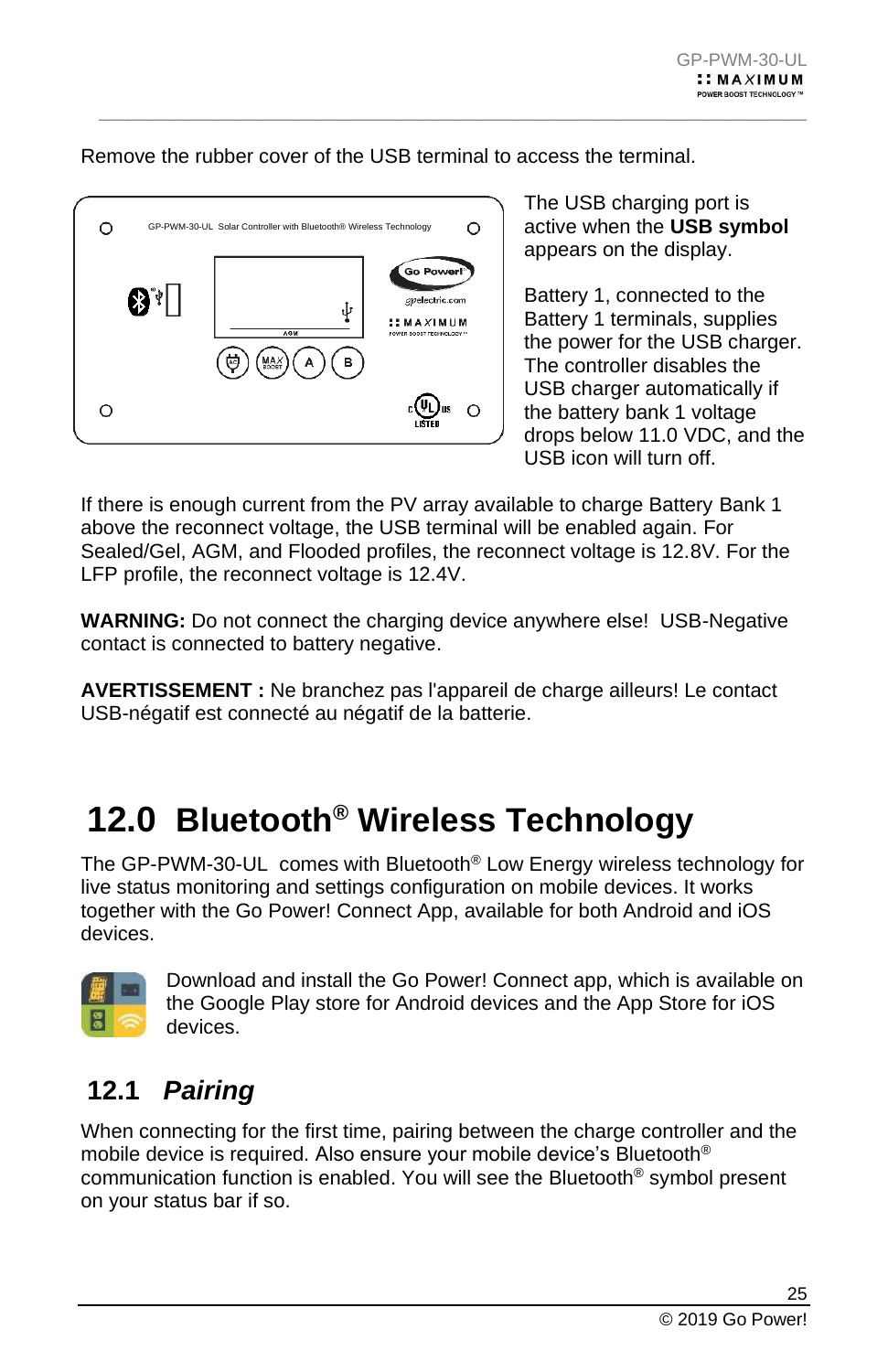| $\bullet$                                       | 图卡从图 % 176% ■ 10:24 AM<br>■ X ② … |   |                                                                                                                                                                          |  |
|-------------------------------------------------|-----------------------------------|---|--------------------------------------------------------------------------------------------------------------------------------------------------------------------------|--|
| 自幸吴婆!! 478%自10:40 AM<br><b>Device Selection</b> | <b>Device Selection</b>           | C | Open the app, and the<br>Main page will prompt<br>you to select devices.                                                                                                 |  |
|                                                 | RECENTLY CONNECTED DEVICES        |   |                                                                                                                                                                          |  |
|                                                 | GP-SC-F260615C                    |   | To pair, press and hold<br>the A and B buttons of<br>the charge controller                                                                                               |  |
|                                                 | OTHER DEVICES                     |   | simultaneously for 3<br>seconds until the<br>Bluetooth <sup>®</sup> symbol on<br>the charge controller's<br>display starts flashing.                                     |  |
|                                                 |                                   |   | Once this pairing<br>process has been<br>initiated on the charge<br>controller, select the<br>charge controller in the<br>Device Selection main<br>page of the Go Power! |  |
|                                                 |                                   |   | Connect app.                                                                                                                                                             |  |

Device selection must be performed while the Bluetooth<sup>®</sup> symbol is still flashing on the charge controller's display. The flashing state will last for 60 seconds. If the charge controller is not selected on the Go Power! Connect app within this time, the pairing process is canceled, and the A and B buttons must be long pressed again.

Selecting the device will finalize the pairing process and a connection will be automatically established. The Bluetooth<sup>®</sup> symbol on the charge controller's display will become solid and the monitor page of the Go Power! Connect App will be started.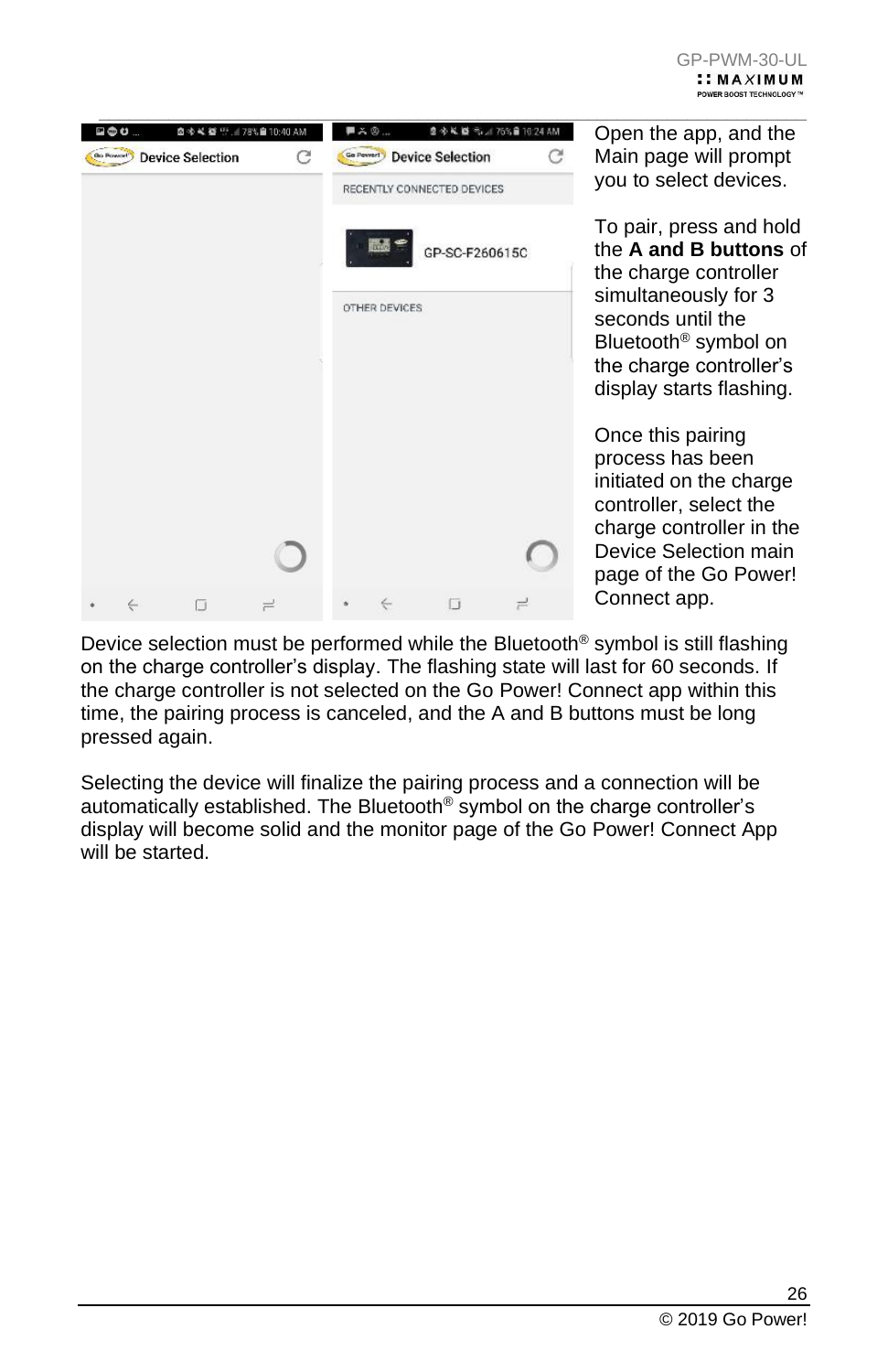### <span id="page-26-0"></span> $\_$  , and the set of the set of the set of the set of the set of the set of the set of the set of the set of the set of the set of the set of the set of the set of the set of the set of the set of the set of the set of th **12.2** *App Settings*

|                | $\delta$ A $\Xi$<br>Go Powert  | 自 % @ % ≤ 44% @ 3:21 PM<br>森<br><b>Solar Controller</b> | $\times$ | $\Box$ $\delta$ $\Delta$          | <b>Solar settings</b> | <b>自 * @ 元 ,』44%自 3:21 PM</b> |              |
|----------------|--------------------------------|---------------------------------------------------------|----------|-----------------------------------|-----------------------|-------------------------------|--------------|
|                | <b>Battery State Of Charge</b> | Œ                                                       |          | Inverter                          |                       |                               |              |
|                |                                | %<br>10                                                 |          | <b>Activate Boost</b>             |                       | <b>ACTIVATE</b>               |              |
|                |                                |                                                         |          | Clear Ah Counter                  |                       |                               | <b>CLEAR</b> |
|                |                                |                                                         |          | Clear Aux. Ah Counter             |                       |                               | <b>CLEAR</b> |
| <b>Battery</b> | Voltage                        | 14.08V                                                  |          | Clear Ah Counters +<br>Datalogger |                       |                               | <b>CLEAR</b> |
| €£             | Current                        | 0.0A                                                    |          | <b>Battery Type</b>               |                       | Liquid                        |              |
| 同              | <b>Battery Type</b>            | Liquid                                                  |          | Aux. Battery Type                 |                       | Sealed                        |              |
|                | Charge State                   | <b>Boost</b>                                            |          |                                   |                       |                               |              |
|                | $\leftarrow$                   | 匝<br>$\rightleftharpoons$                               |          | $\leftarrow$                      | σ                     | $\rightleftharpoons$          |              |

For a complete list of all functionality and instructions in the Go Power! Connect app, visit<https://gpelectric.com/support/>

### <span id="page-26-1"></span>**12.3** *General Info*

Returning to the Main page for Selecting devices will disconnect the charge controller. The Bluetooth<sup>®</sup> symbol on the charge controller's display will turn off to indicate the disconnection. The devices will still remain paired for future use.

The pairing process is only required once for mobile phones connecting for the first time. Paired mobile phones can then connect at any time without pressing buttons on the charge controller.

The charge controller can only be be paired with one mobile device at a time.

A soft reset of the charge controller will erase the list of paired devices in the charge controller. The reset can be performed by pressing the 4 buttons of the charge controller simultaneously for 3 seconds.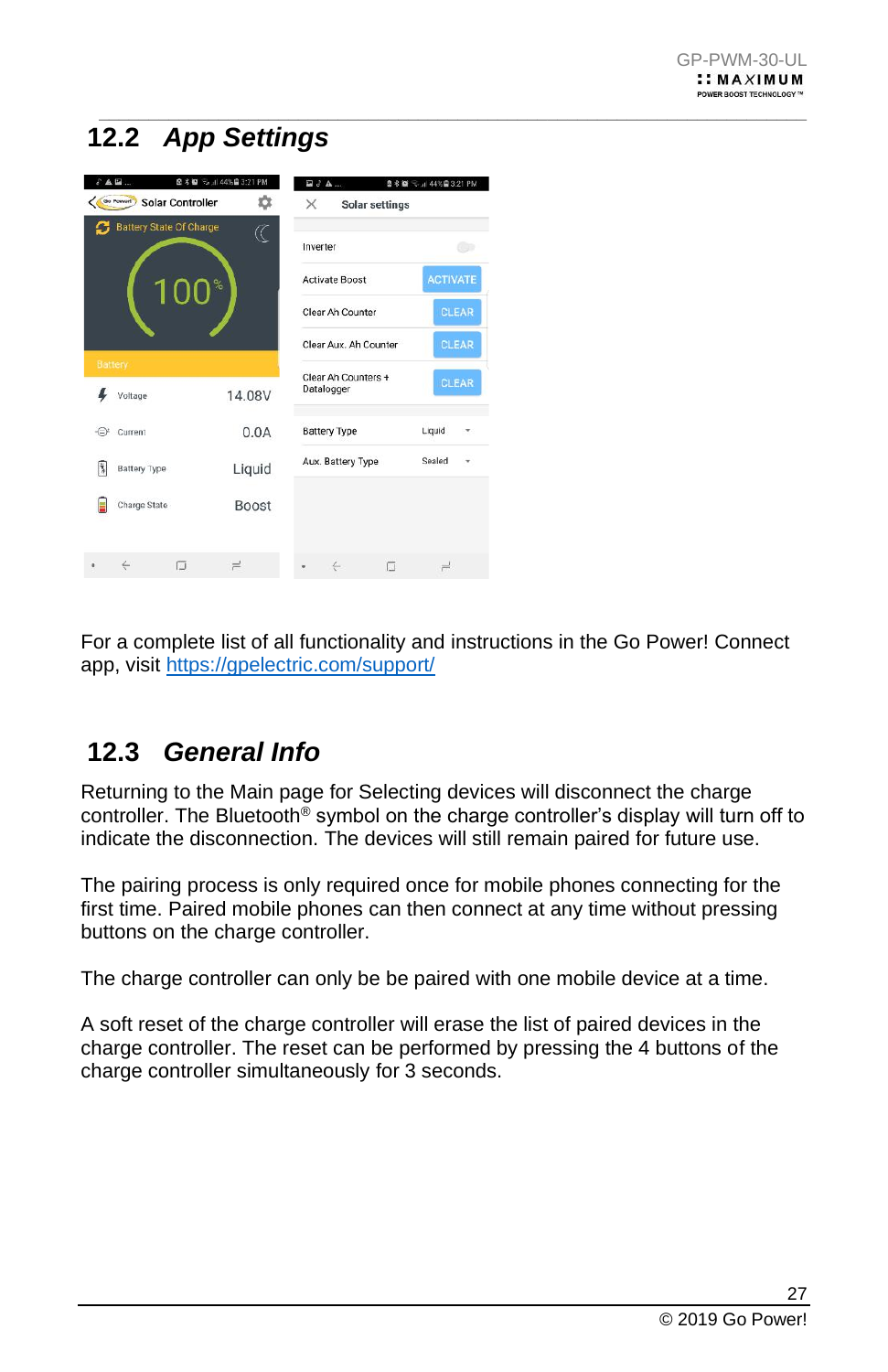### <span id="page-27-0"></span> $\_$  , and the set of the set of the set of the set of the set of the set of the set of the set of the set of the set of the set of the set of the set of the set of the set of the set of the set of the set of the set of th **13.0 Frequently Asked Questions (FAQs)**

Before a problem is suspected with the system, read this section. There are numerous events that may appear as problems but are in fact perfectly normal. Please visit<https://gpelectric.com/support/> for the most up-to-date FAQs and troubleshooting videos.

### **It seems like my flooded batteries are losing water over time.**

Flooded batteries may need to have distilled water added periodically to replace fluid loss during charging. Excessive water loss during a short period of time indicates the possibility of overcharging or aging batteries.

### **When charging, my flooded batteries are emitting gas.**

During charging, hydrogen gas is generated within the battery. The gas bubbles stir the battery acid allowing it to receive a fuller state of charge.

**Important:** Ensure batteries are in a well-ventilated space.

#### **My voltmeter shows a different reading than the GP-PWM-30-UL display.**

The meter value on the GP-PWM-30-UL display is an approximate reading intended for indication purposes only. There is an approximate 0.1 VDC inherent error present that may be accentuated when compared with readings from another voltmeter.

There may be a slight difference between the battery voltage displayed on the GP-PWM-30-UL display and the battery voltage measured at the battery terminals. When troubleshooting using a voltmeter, check both the battery voltage at the GP-PWM-30-UL controller terminals and battery voltage at the battery terminals. If a difference of more than 0.5 VDC is noted, this indicates a large voltage drop possibly caused by loose connections, long wire runs, small wire gauge, faulty wiring, a faulty voltmeter or all the above. Consult the Suggested Minimum Wire Gauge chart in Section 6 for wiring suggestions and check all connections.

#### For advanced users:

The GP-PWM-30-UL makes voltage measurement adjustments based on resistance it detects at the battery terminals. In addition to resistance in the wires, batteries also have an internal resistance due to chemical properties. The controller cannot distinguish between these two sources of resistance. It will compensate up to 250mV in the displayed value.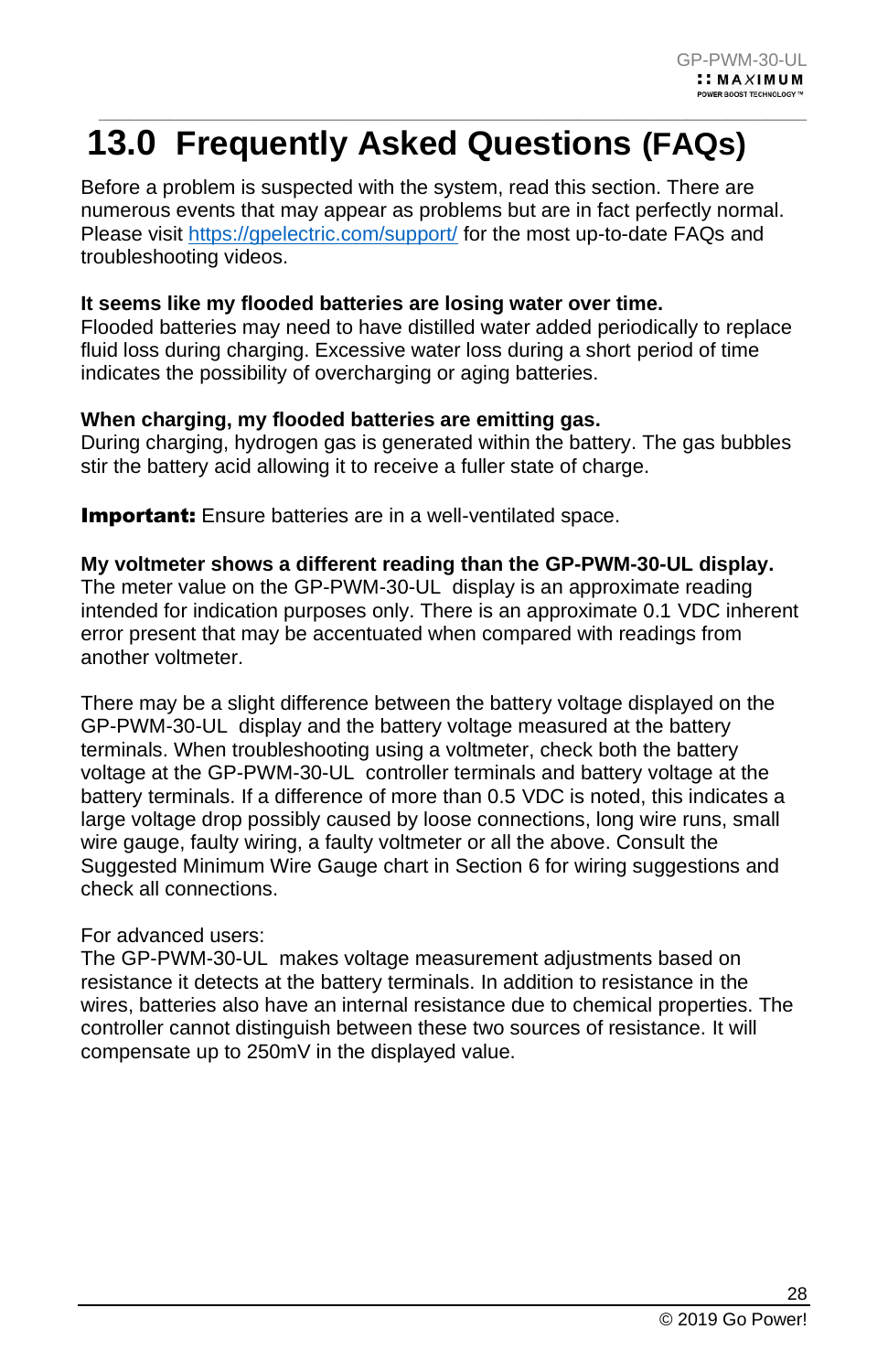#### **What causes a warning signal and when are the warnings triggered?**

 $\_$  , and the set of the set of the set of the set of the set of the set of the set of the set of the set of the set of the set of the set of the set of the set of the set of the set of the set of the set of the set of th

| <b>Connection</b>                    | Warning                                       | <b>Notes</b>                                                                            | <b>LCD</b>                                 |
|--------------------------------------|-----------------------------------------------|-----------------------------------------------------------------------------------------|--------------------------------------------|
| <b>Battery 1</b><br>reverse polarity | "POL" on LCD and<br>constant audible<br>alarm |                                                                                         |                                            |
| Battery 2<br>reverse polarity        | Battery 2 status<br>display doesn't show      | Battery 1 must be<br>connected with<br>correct polarity for<br>unit to be powered<br>on |                                            |
| PV reverse<br>polarity               | "POL" on LCD and<br>constant audible<br>alarm |                                                                                         | 21 II                                      |
| PV short circuit                     |                                               | Unit shows moon<br>symbol when PV is<br>connected and in<br>bright sunlight             | *must have bright<br>sunlight on PV<br>too |

#### **Why does the voltage fluctuate so much when charging with the LFP setting?**

Lithium batteries contain smaller battery cells. The voltages of these individual cells must be balanced during the charging process by the Battery Management System (BMS). Imbalances will cause fluctuations in the battery voltage measurement, but this will stabilize as the cells are charged and balanced.

Additionally, lithium batteries have higher resistance than lead acid batteries. This affects the charge controller's battery voltage measurements and its compensation for wire resistance.

Reduce wire inductance which may also cause voltage fluctuations. Keep battery wires close together, or gently twist positive and negative wires together.

#### **I don't see my charge controller in the Device Selection screen of the Go Power! Connect app.**

The Device Selection screen will only display a charge controller that has already paired with the mobile device or a charge controller that is in the pairing process. The pairing process is initiated by pressing simultaneously the A and B buttons for 3 seconds. This is needed only when the mobile device is connecting with the charge controller for the first time.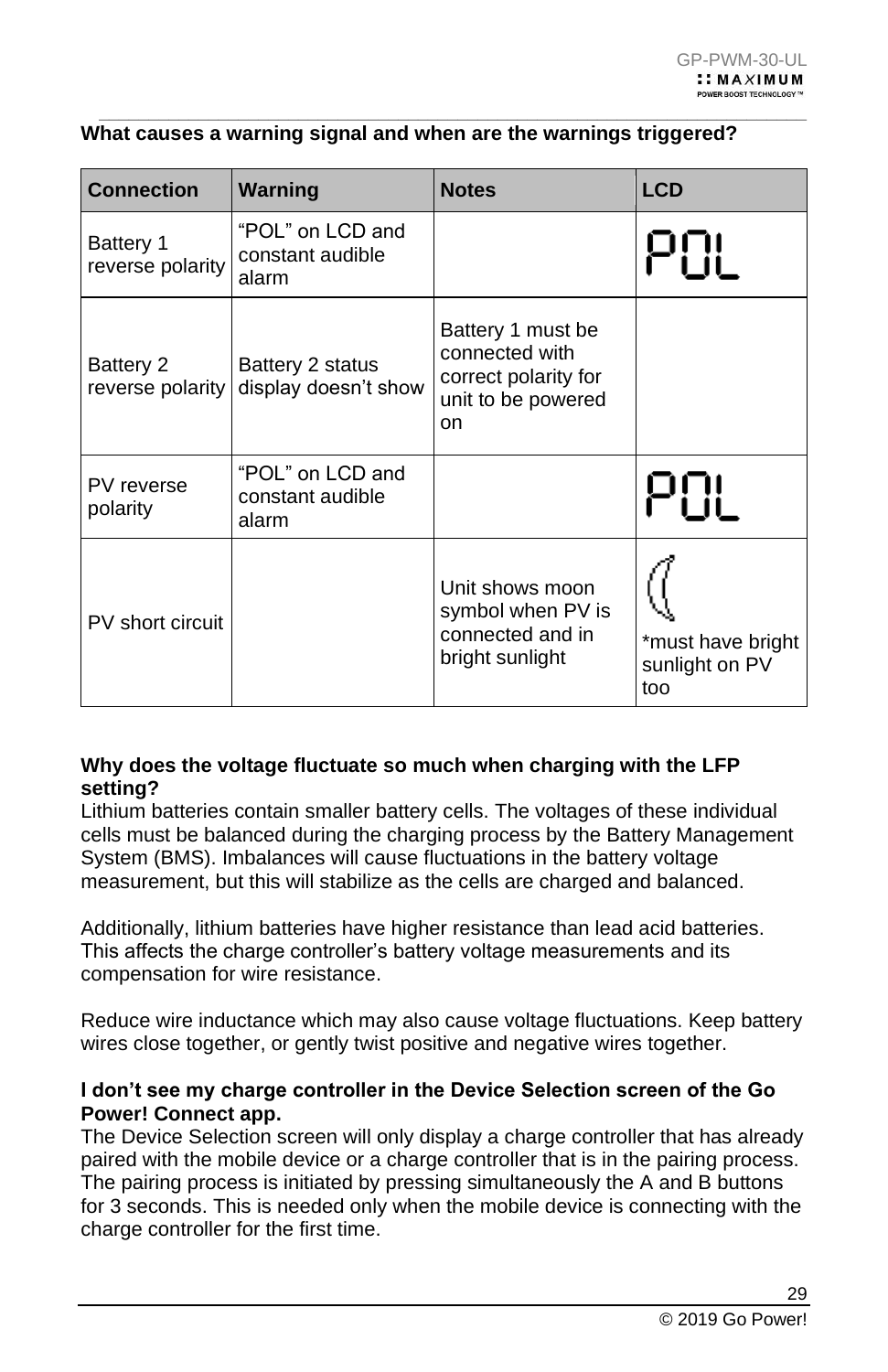#### **I cannot connect to the Go Power! Connect app.**

The mobile device with the Go Power! Connect app has to be close enough to the charge controller. Distances of up to 20 meters in open space should work.

 $\_$  , and the set of the set of the set of the set of the set of the set of the set of the set of the set of the set of the set of the set of the set of the set of the set of the set of the set of the set of the set of th

## <span id="page-29-0"></span>**14.0 Troubleshooting Problems**

#### **How to Read this Section**

*Troubleshooting Problems* is split into three sub-sections, grouped by symptoms involving key components. A multimeter or voltmeter may be required for some procedures listed.

It is imperative all electrical precautions stated in the Warning Section and outlined in the Installation Section are followed. Even if it appears the system is not functioning, it should be treated as a fully functioning system generating live power.

### <span id="page-29-1"></span>**14.1** *Problems with the Display*

**Display Reading:** Blank **Time of Day:** Daytime/Nighttime

#### **Possible Causes:**

Battery or fuse connection and/or solar array connection (Daytime only) or battery or fuse connection (Nighttime only).

#### **How to tell:**

Check the voltage at the controller battery terminals with a voltmeter and compare with a voltage reading at the battery terminals.

If there is no voltage reading at the controller battery terminals, the problem could be a fuse, or the wiring between the battery and the controller. If the battery voltage is lower than 6 volts the controller will not function.

For the solar array, repeat steps 1 and 2 substituting all battery terminals with solar array terminals.

#### **Remedy:**

Check all connections from the controller to the battery including checking for correct wire polarity. Check that all connections are clean, tight, and secure. Ensure the battery voltage is above 6 volts.

#### **Display Reading:** Nighttime **Time of Day:** Daytime

#### **Possible Causes:**

Panel is covered by something; PV panel is too dirty to supply a high enough voltage to charge the battery; PV panel is not connected.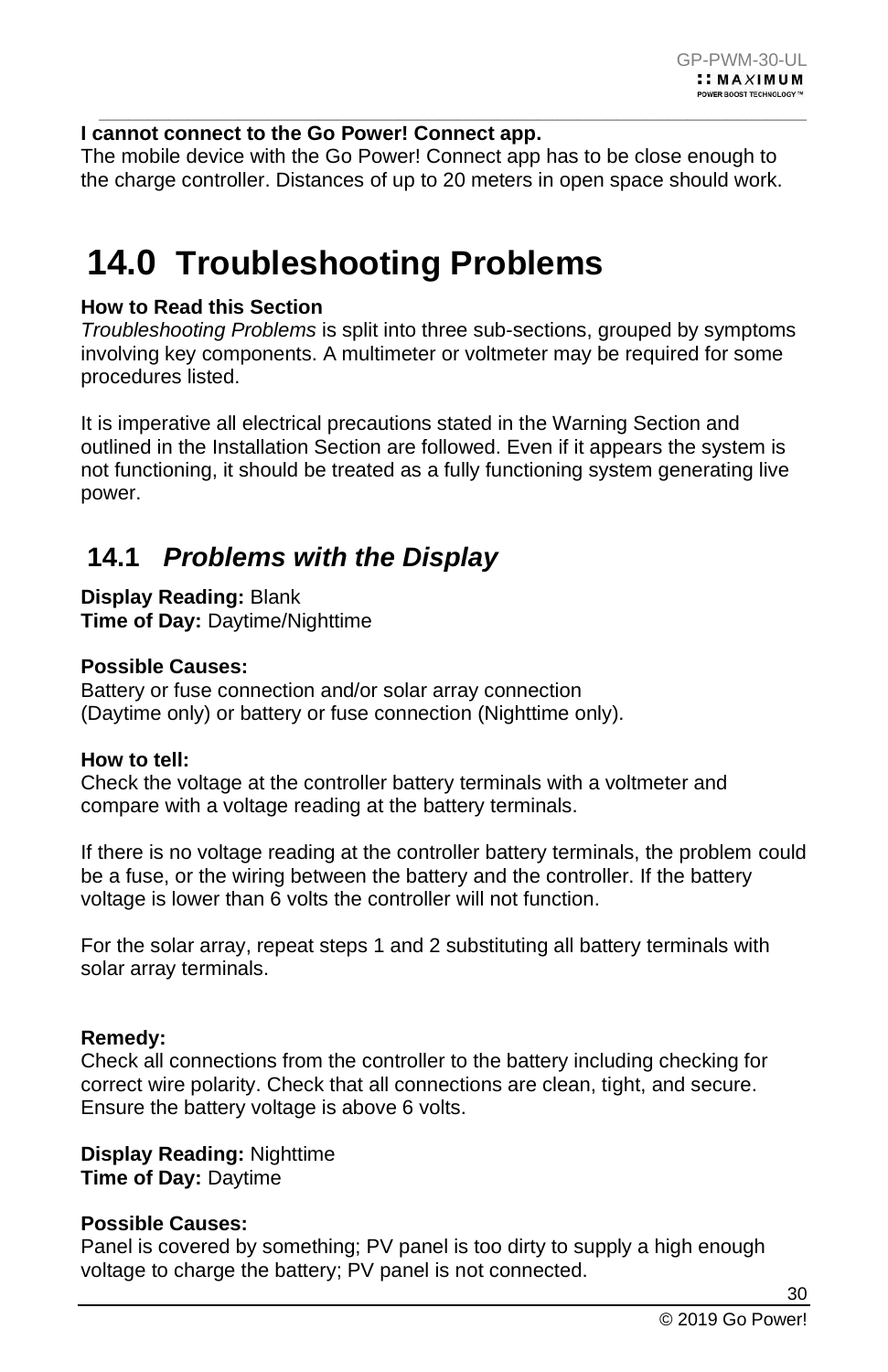### **Remedy:**

Check the panel and to ensure it is not obscured. Clean the panel if it is dirty. Check that PV cables are connected to the controller.

 $\_$  , and the set of the set of the set of the set of the set of the set of the set of the set of the set of the set of the set of the set of the set of the set of the set of the set of the set of the set of the set of th

### <span id="page-30-0"></span>**14.2** *Problems with Voltage*

**Voltage Reading:** Inaccurate **Time of Day:** Daytime/Nighttime

#### **Possible Cause:**

Excessive voltage drop from batteries to controller due to loose connections, small wire gauge or both.

#### **How to tell:**

Check the voltage at the controller battery terminals with a voltmeter and compare with the voltage reading at the battery terminals.

If there is a voltage discrepancy of more than 0.5 VDC, there is an excessive voltage drop.

#### **Remedy:**

Check all connections from the controller to the battery including checking for correct wire polarity. Check that all connections are clean, tight, and secure. Shorten the distance from the controller to battery or obtain larger gauge wire. It is also possible to double up the existing gauge wire (i.e. two wire runs) to simulate a larger gauge wire.

### <span id="page-30-1"></span>**14.3** *Problems with Current*

#### **Current Reading:** 0 A

**Time of Day:** Daytime, clear sunny skies

#### **Possible Cause:**

Current is being limited below 1 Amp as per normal operation or poor connection between solar array and controller.

#### **How to tell:**

The State of Charge (SOC) screen is close to 100% and the Sun and Battery icon are present with an arrow between.

With the solar array in sunlight, check the voltage at the controller solar array terminals with a voltmeter.

If there is no reading at the controller solar array terminals, the problem is somewhere in the wiring from the solar array to the controller.

#### **Remedy:**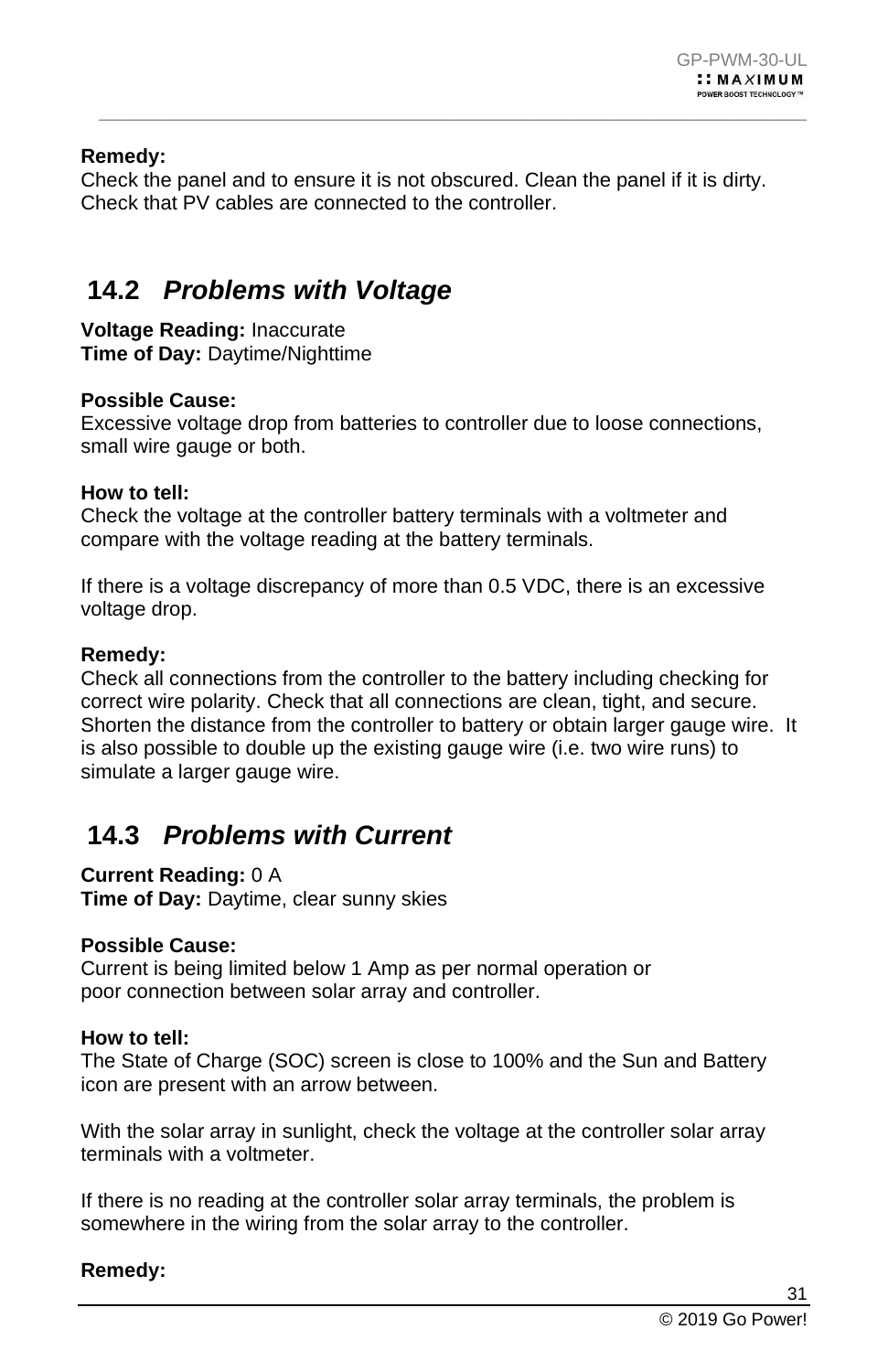Hold down the MAX BOOST Button for approximately 3 seconds to activate Maximum Power Boost. This will allow the controller to charge batteries to 14.4 +/- 0.1 VDC (14.1 +/- 0.1 VDC Sealed/Gel) with all current the solar array is producing.

 $\_$  , and the set of the set of the set of the set of the set of the set of the set of the set of the set of the set of the set of the set of the set of the set of the set of the set of the set of the set of the set of th

Check all connections from the controller to the array including checking for correct wire polarity. Check that all connections are clean, tight, and secure. Continue with the solutions below for additional help on low current readings.

**Current Reading:** Less than expected **Time of Day:** Daytime, clear sunny skies

#### **Possible Causes:**

- 1. Current is being limited below 1 Amp as per normal operation.
- 2. Incorrect series/parallel configuration and/or wiring connections and/or wire gauge.
- 3. Dirty or shaded module or lack of sun.
- 4. Blown diode in solar module when two or more modules are connected in parallel.
- 5. The battery is full.

#### **How to tell:**

- 1. Battery State of Charge screen is close to 100% and the Sun and Battery icon are present with an arrow in between.
- 2. Check that the modules and batteries are configured correctly. Check all wiring connections.
- 3. Modules look dirty, overhead object is shading modules or it is an overcast day in which a shadow cannot be cast.



Avoid any shading no matter how small. An object as small as a broomstick held across the solar module may cause the power output to be significantly reduced. Overcast days may also cut

the power output of the module.

4. Disconnect one or both array wires from the controller. Take a voltage reading between the positive and negative array wire. A single 12 volt module should have an open circuit voltage between 17 and 23 VDC. If you have more than one solar module, you will need to conduct this test between the positive and negative terminals of each module junction box with either the positive or the negative wires disconnected from the terminal.

#### **Remedy:**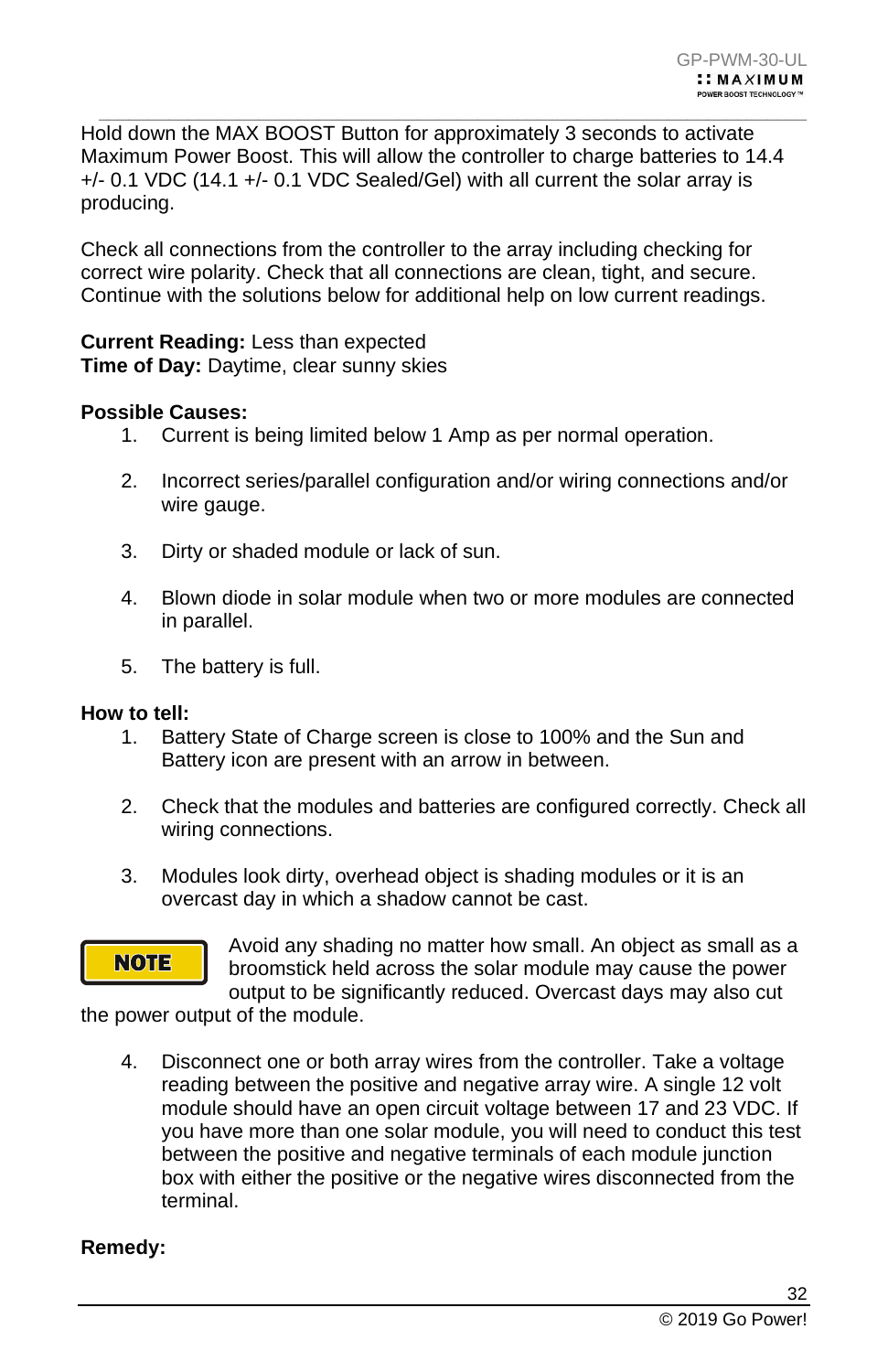2. Reconnect in correct configuration. Tighten all connections. Check wire gauge and length of wire run. Refer to Suggested Minimum Wire Gauge in Section 6.

 $\_$  , and the set of the set of the set of the set of the set of the set of the set of the set of the set of the set of the set of the set of the set of the set of the set of the set of the set of the set of the set of th

- 3. Clean modules, clear obstruction or wait for conditions to clear.
- 4. If the open circuit voltage of a non-connected 12 volt module is lower than the manufacturer's specifications, the module may be faulty. Check for blown diodes in the solar module junction box, which may be shorting the power output of module.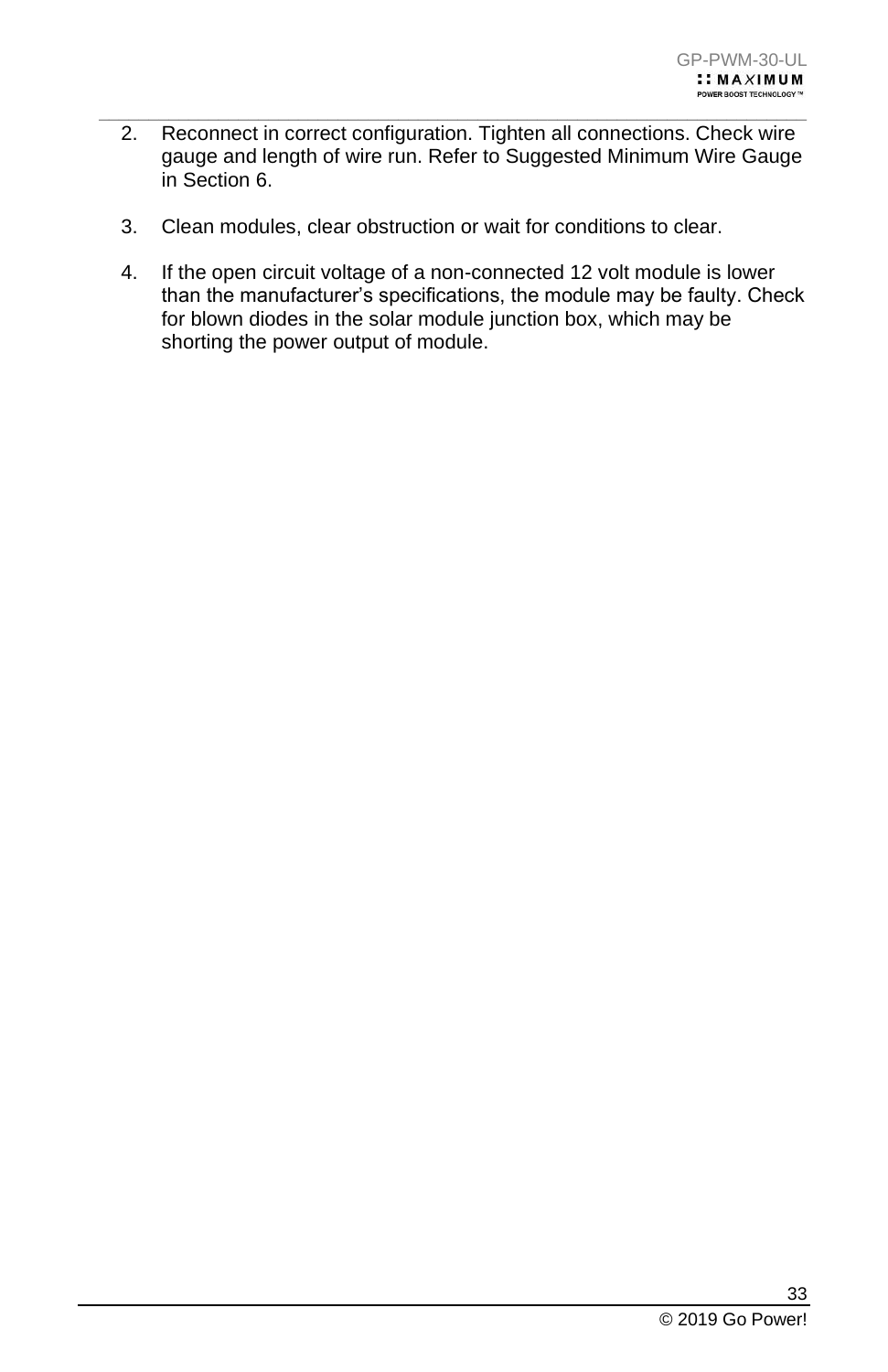### <span id="page-33-0"></span> $\_$  , and the set of the set of the set of the set of the set of the set of the set of the set of the set of the set of the set of the set of the set of the set of the set of the set of the set of the set of the set of th **15.0 Limited Warranty**

Go Power! warrants the GP-PWM-30-UL for a period of five (5) years from the date of shipment from its factory. This warranty is valid against defects in materials and workmanship for the five (5) year warranty period. It is not valid against defects resulting from, but not limited to:

- Misuse and/or abuse, neglect or accident
- Exceeding the unit's design limits
- Improper installation, including, but not limited to, improper environmental protection and improper hook-up
- Acts of God, including lightning, floods, earthquakes, fire, and high winds
- Damage in handling, including damage encountered during shipment

This warranty shall be considered void if the warranted product is in any way opened or altered. The warranty will be void if any eyelet, rivets, or other fasteners used to seal the unit are removed or altered, or if the unit's serial number is in any way removed, altered, replaced, defaced, or rendered illegible.

### <span id="page-33-1"></span>**15.1** *Repair and Return Information*

Visi[t https://gpelectric.com/support/](https://gpelectric.com/support/) to read the "frequently asked questions" section of our website to troubleshoot the problem. If trouble persists:

- 1. Fill out our online Contact Us form or Live Chat with us
- 2. Email techsupport@gpelectric.com
- 3. Return defective product to place of purchase

## <span id="page-33-2"></span>**16.0 Installation Template**

Use the template on page 35 for flush mounting the controller.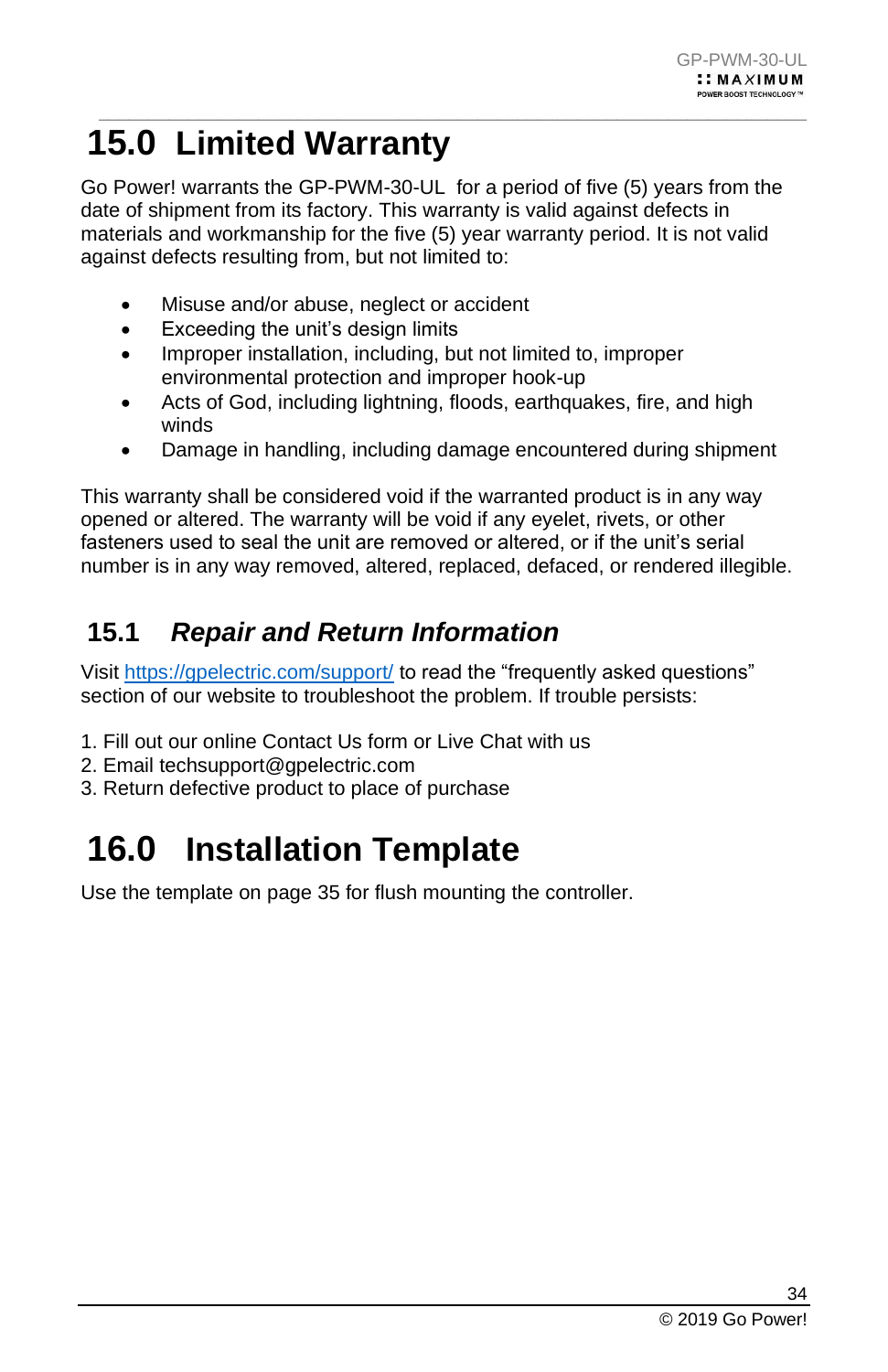